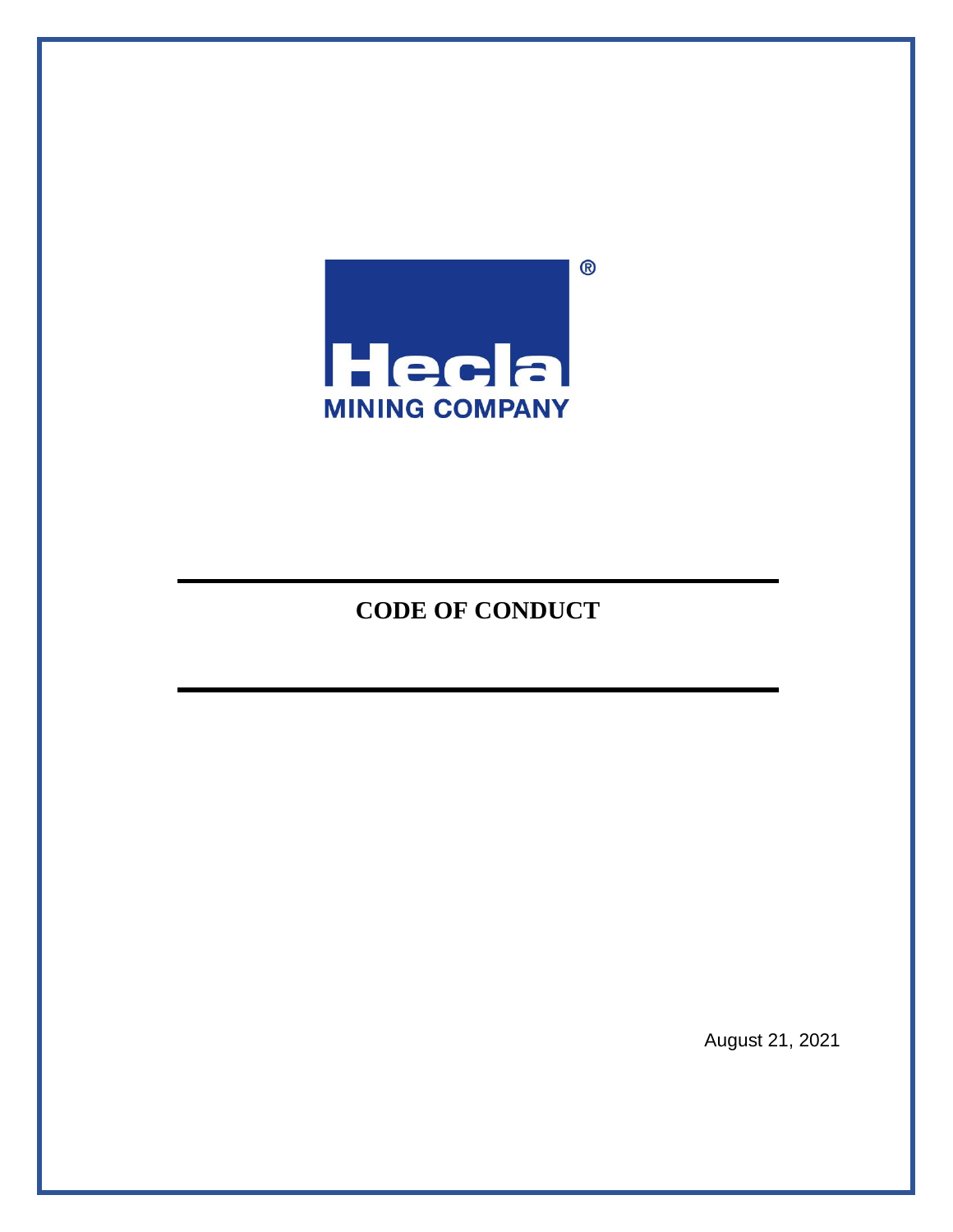# **A MESSAGE FROM OUR CEO**



As the oldest U.S.-based precious metals mining company, Hecla Mining Company ("Hecla," "our," "we," or "Company") has distinguished itself as a respected precious metals producer. We seek to pursue and deliver a higher standard in our business, and our Code of Conduct (the "Code") demonstrates our commitment to seeking and delivering a higher standard of ethics and integrity in every aspect of our business.

Our workforce uses innovative processes and technology to make our operations safe and efficient – and to live up to leading social and environmental standards so that we make a positive difference to economies and communities wherever we work.

Our Code is what guides the way we work, and it requires us to demonstrate our values – safety, health and environmental, honesty and integrity, responsibility, respect, innovation, and teamwork. Everyone who is part of the Hecla team (directors, officers, all employees, and certain contractors)<sup>1</sup> is expected to live up to these values, and live up to our Code. It is your responsibility to adhere to the standards and requirements of the Code that are applicable to your assigned responsibilities, and each of us is expected to be an advocate for honest and ethical behavior.

The Code expresses Hecla's expectations in general terms. It does not address every situation that may arise. It can only set out general legal and ethical principles, and officers, employees and directors must use good judgment in applying them. If any officer, employee, or director needs further guidance regarding compliance with applicable laws for this Code, he or she should contact the General Counsel or the Senior Vice President – Chief Administrative Officer.

Each of us must carefully consider our actions and recognize that doing business safely and with honesty and integrity is essential to our business. Violations of this Code may result in serious consequences for the violator, including termination of employment or exposure to legal liability. Senior managers will be responsible for ensuring that all employees receive a copy of the Code.

> Phillips S. Baker, Jr. President and Chief Executive Officer

<sup>&</sup>lt;sup>1</sup>This Code applies to all of Hecla Mining Company's subsidiaries.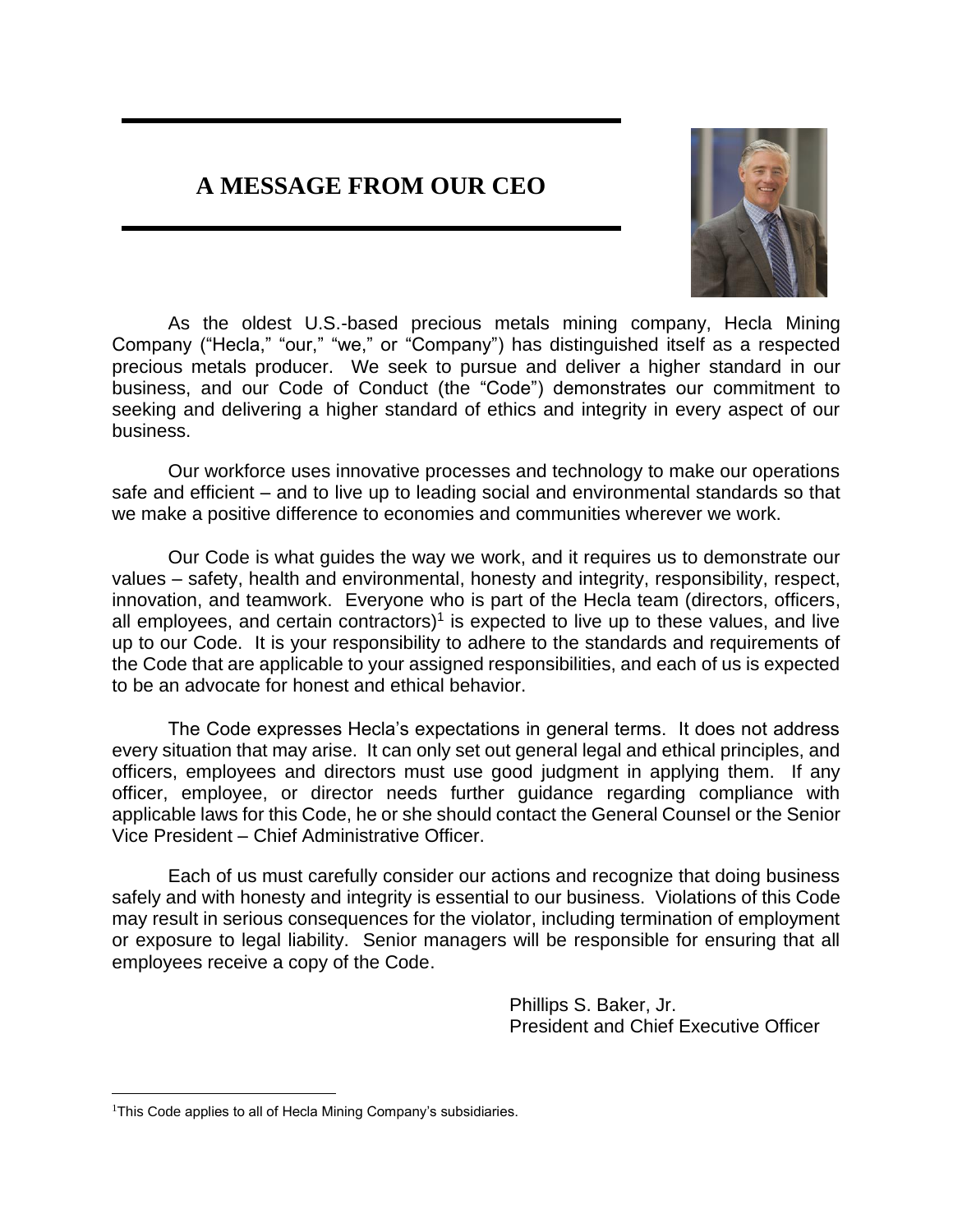|       |                                                                                                                                                                                                      | Page                                                                             |
|-------|------------------------------------------------------------------------------------------------------------------------------------------------------------------------------------------------------|----------------------------------------------------------------------------------|
| I.    | OUR MISSION, STRATEGY AND CORE VALUES                                                                                                                                                                | 1                                                                                |
|       | <b>Our Mission</b><br>Our Strategic Objectives<br><b>Our Core Values</b>                                                                                                                             | 1<br>1<br>1                                                                      |
| Ш.    | <b>INTRODUCTION</b>                                                                                                                                                                                  | 3                                                                                |
|       | Application of the Code<br>Administration of the Code<br>Agents, Consultants and Service Providers<br><b>Leadership Responsibilities</b><br>Complying with this Code<br>Periodic Review of this Code | 3<br>$\begin{array}{c} 3 \\ 3 \\ 3 \end{array}$<br>$\overline{\mathcal{A}}$<br>5 |
| Ш.    | <b>COMPLIANCE WITH LAWS, RULES AND REGULATIONS</b>                                                                                                                                                   | 5                                                                                |
| IV.   | <b>ACCOUNTING POLICIES</b>                                                                                                                                                                           | 5                                                                                |
| V.    | <b>CONFLICTS OF INTEREST</b>                                                                                                                                                                         | 6                                                                                |
|       | <b>Family Members</b><br>Gifts, Entertainment, Loans, or Favors<br><b>Outside Business Activities</b>                                                                                                | 6<br>6<br>$\overline{7}$                                                         |
| VI.   | <b>CORPORATE OPPORTUNITIES</b>                                                                                                                                                                       | $\overline{7}$                                                                   |
| VII.  | <b>CONFIDENTIAL AND PROPRIETARY INFORMATION</b>                                                                                                                                                      | 8                                                                                |
|       | Confidential Information Belonging to Others                                                                                                                                                         | 9                                                                                |
| VIII. | <b>FAIR DEALING</b>                                                                                                                                                                                  | 9                                                                                |
| IX.   | <b>PROTECTION AND PROPER USE OF COMPANY ASSETS</b>                                                                                                                                                   | 9                                                                                |
| X.    | <b>COMPUTER AND INFORMATION SYSTEMS</b>                                                                                                                                                              | 10                                                                               |
| XI.   | <b>DEALING WITH GOVERNMENT OFFICIALS</b>                                                                                                                                                             | 10                                                                               |
| XII.  | <b>FOREIGN CORRUPT PRACTICES ACT</b>                                                                                                                                                                 | 11                                                                               |
| XIII. | <b>SECURITIES AND INSIDER TRADING</b>                                                                                                                                                                | 12                                                                               |

# **TABLE OF CONTENTS**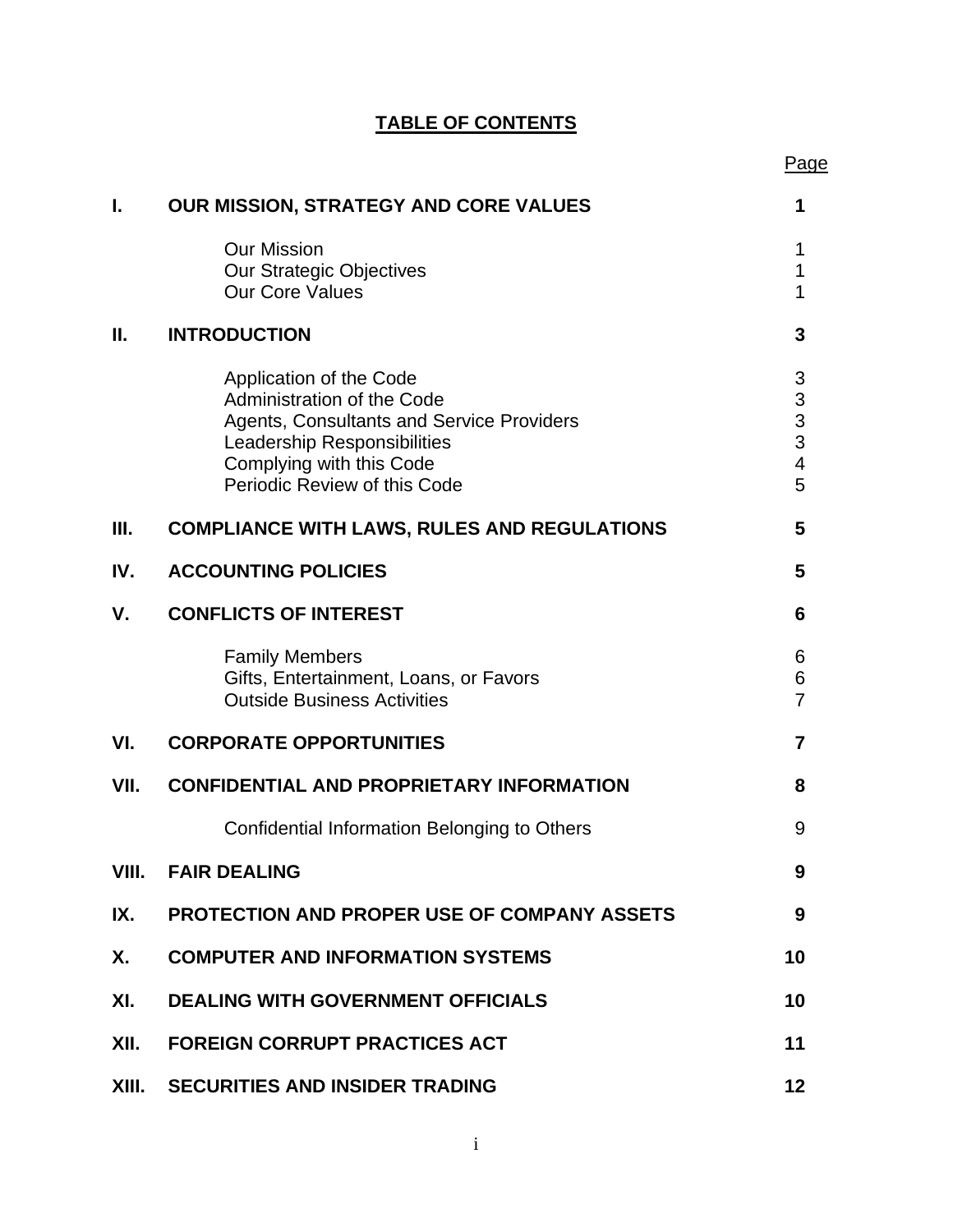|      |                                                                               | Page           |
|------|-------------------------------------------------------------------------------|----------------|
| XIV. | <b>DISCLOSURE AND PUBLIC COMMUNICATIONS</b><br>(INVESTORS AND MEDIA)          | 13             |
| XV.  | <b>COMMUNITY RELATIONS</b>                                                    | 14             |
|      | <b>Political Activities</b>                                                   | 14             |
|      | XVI. SAFETY, HEALTH AND SECURITY                                              | 15             |
|      | Safety<br><b>Prohibited Substances</b><br><b>Acts and Threats of Violence</b> | 15<br>15<br>16 |
|      | <b>XVII. EMPLOYEE RELATIONS</b>                                               | 16             |
|      | <b>Discrimination</b><br>Harassment                                           | 16<br>16       |
|      | <b>XVIII. ENVIRONMENTAL</b>                                                   | 16             |
| XIX. | <b>RECORD RETENTION</b>                                                       | 17             |
| XX.  | <b>REPORTING CODE VIOLATIONS</b>                                              | 17             |
|      | <b>Protection for Persons Reporting Questionable Behavior</b>                 | 20             |
| XXI. | <b>WAIVERS OF THIS CODE</b>                                                   | 20             |
|      | XXII. AMENDMENTS AND MODIFICATION OF THIS CODE                                | 21             |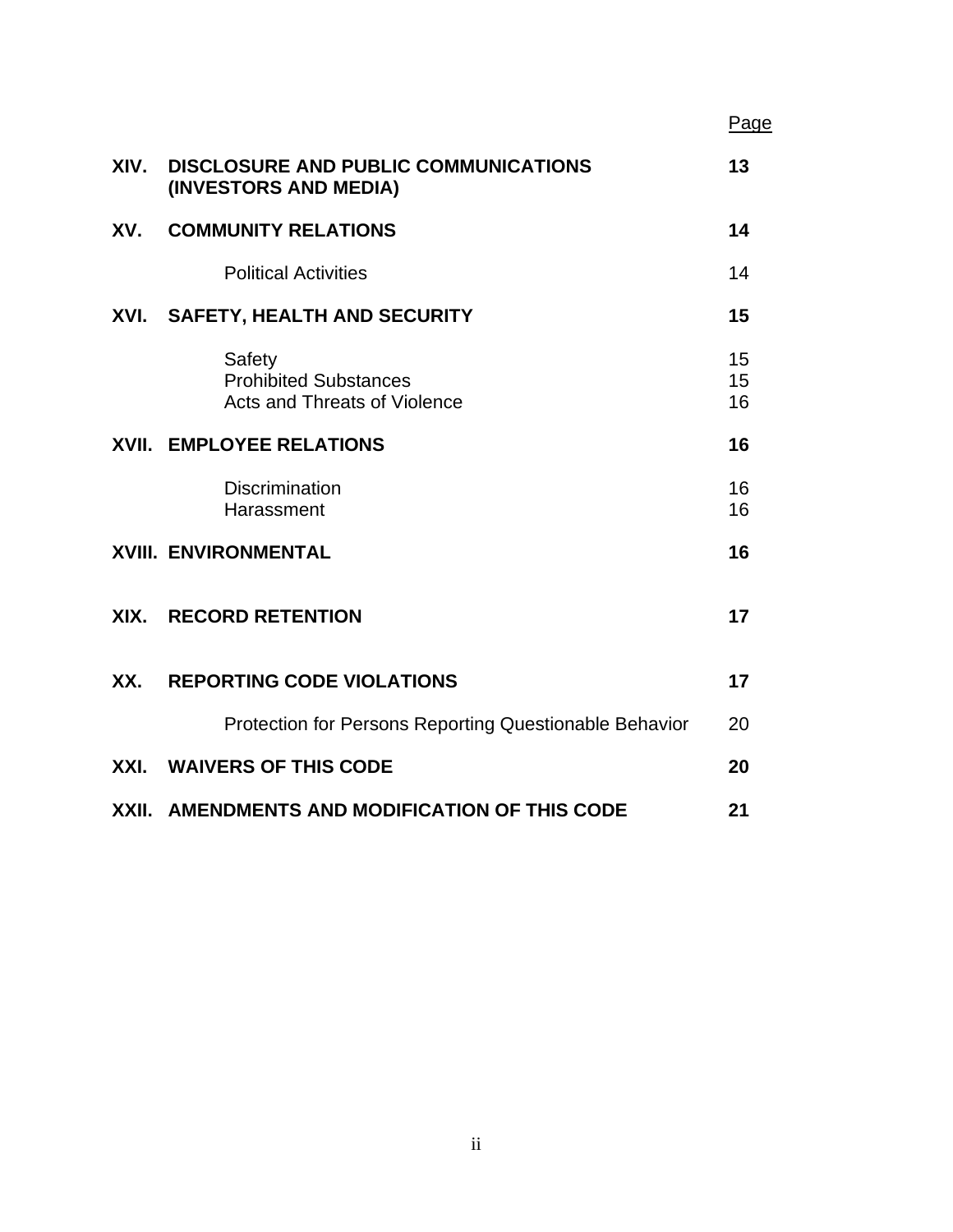# **CODE OF CONDUCT**

# **I. OUR MISSION, STRATEGY AND CORE VALUES**

### *Our Mission*

Hecla is committed to being North America's premier silver producer and a major gold producer. Our mission is to create long-term value for shareholders from mining silver, gold and associated base metals.

### *Our Strategic Objectives*

Consistent, long-lived production that increases and improves over time –

- long life assets to profit from higher metal prices;
- increasing our low-cost silver production from quality assets;
- adding new silver reserves and resources through successful exploration programs and business development initiatives;
- generating strong cash flows and sustainable profits through the efficient operation of our mining assets; and
- operating knowledge to reduce costs and lower risk.

### *Our Core Values*

Hecla's core values are embedded in all aspects of our daily operations. In carrying out our business, we are committed to:

- ➢ *Safety, Health & Environmental*
	- Making safety a top priority  $-$  a safe mine is a productive mine  $-$  each day, each shift, home safely
	- Providing a safe workplace for all employees by minimizing hazards and providing training and safe equipment
	- Striving to guard the health and safety of our employees and communities in which we work
	- Being responsible environmental stewards and strive to minimize environmental effects during exploration, development, and operations
	- Reclaiming our projects to productive post mining land uses and to comply with applicable laws and regulations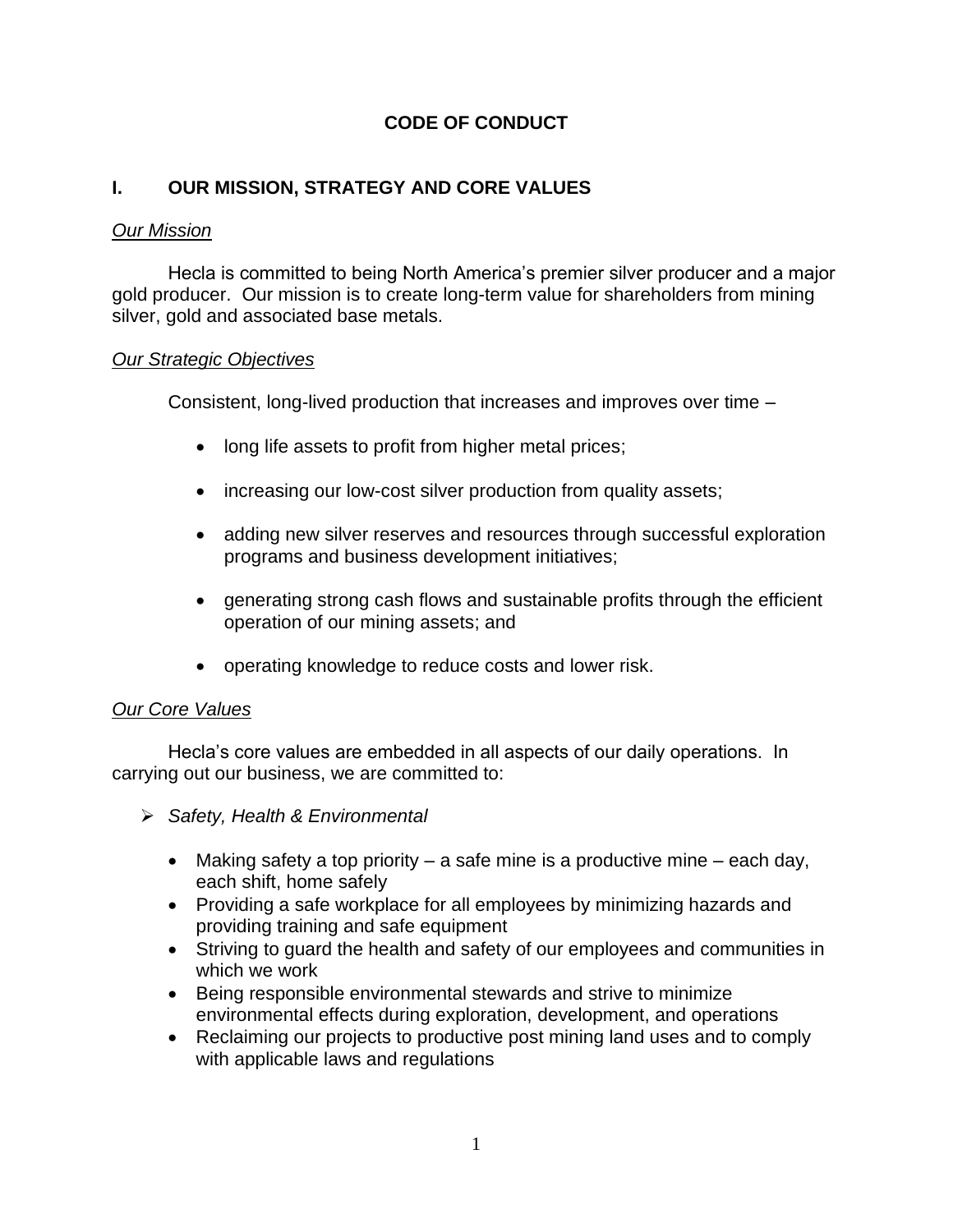## ➢ *Honesty and Integrity*

- Performing our duties and responsibilities with integrity and professionalism
- Seeking no favors or personal gains
- Avoiding improper influence
- Avoiding conflicts of interest
- Holding all information accepted in trust as confidential
- Exercising care to not misrepresent Hecla
- Promoting honest, safe, and ethical conduct
- Making decisions/taking actions in the best interest of Hecla
- Showing the courage to do and say the right thing

### ➢ *Responsibility*

- Being accountable for the decisions we make
- Supporting our local communities by making meaningful contributions
- Conducting ourselves in a manner that reflects well on Hecla
- Delivering results that make a positive difference

### ➢ *Respect*

- Engaging in open and honest communication
- Considering all points of view when resolving conflict
- Respecting local and national cultures

### ➢ *Innovation*

- Pioneering innovative and better ways to do business and create shareholder value
- Striving for continuous improvement in the way we operate

### ➢ *Teamwork*

- Communicating openly
- Collaborating proactively with colleagues across all our operations to get the best results
- Developing our employees to ensure Hecla's long-term future
- Trusting, respecting, supporting, and encouraging each other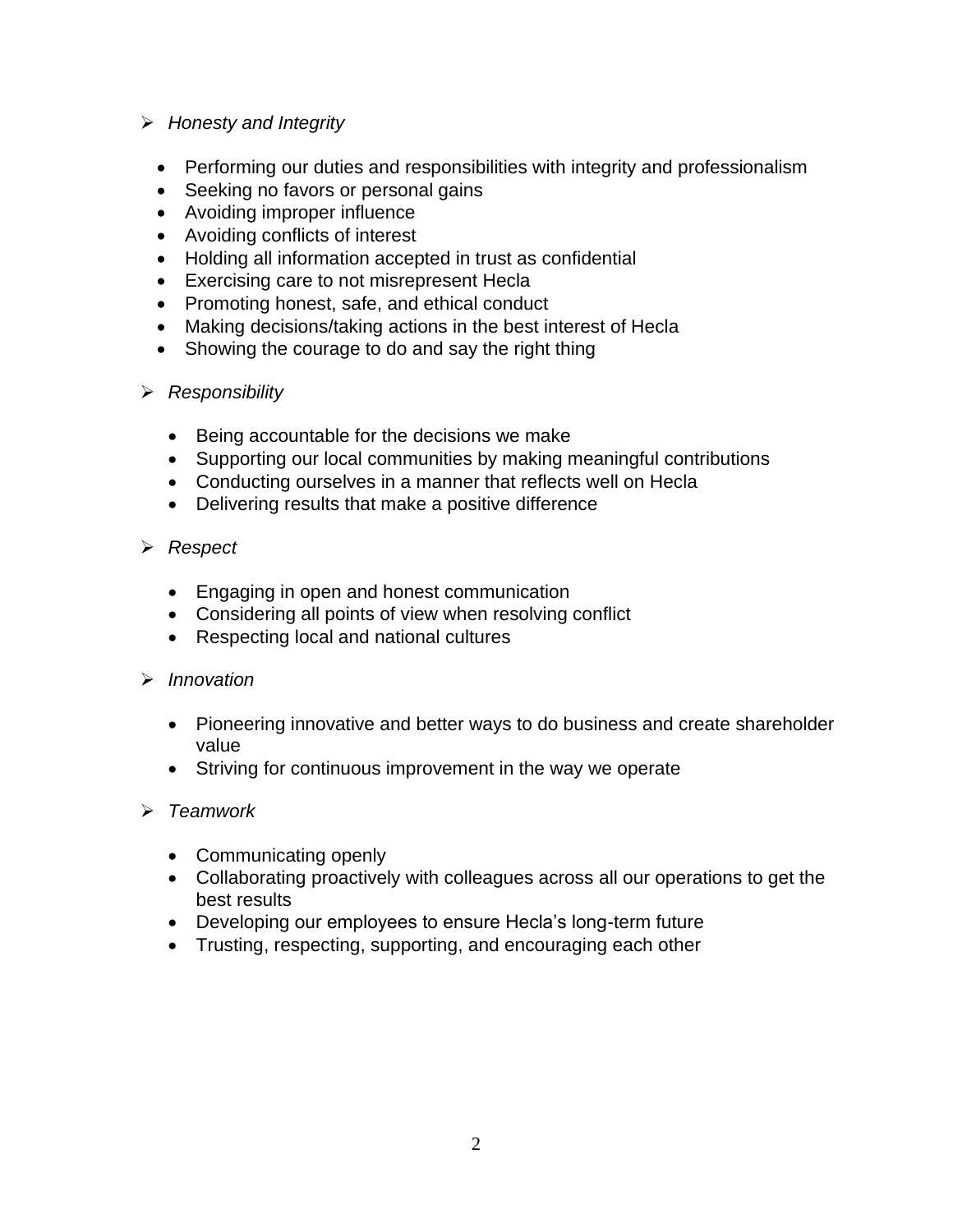#### **II. INTRODUCTION**

#### *Application of the Code*

To further the Company's values of safety, health and environmental, honesty and integrity, responsibility, respect, innovation and teamwork, this Code of Conduct ("Code") applies to all of our directors and employees (including officers) of Hecla Mining Company and its subsidiaries, in the United States and worldwide (collectively the "Company").

#### *Administration of the Code*

The Governance and Social Responsibility Committee (""Governance Committee") has approved the standards of business conduct and ethics contained in this Code. The Board of Directors and the Governance Committee oversee compliance with this Code, which may be updated from time to time to reflect changes in the legal and regulatory framework applicable to Hecla, the business practices within our industry, Hecla's own business practices and the prevailing ethical standards of the communities in which we operate.

Our General Counsel is responsible for the administration of this Code. All determinations and interpretations by the General Counsel will be final and not subject to further review. If the General Counsel is not available, issues related to the administration of this Code should be directed to the Chair of the Governance Committee.

#### *Agents, Consultants and Service Providers*

The Company expects all agents, consultants, and service providers to act ethically and consistently with our Code when conducting business on our behalf. If reasonable and appropriate, efforts should be made to draft agreements with agents, consultants and service providers that include terms requiring compliance with this Code and providing for remedies, including termination, for failure to comply. Where such provisions exist and there is a breach of the Code, the appropriate remedies should be enforced against the agent, consultant, or service provider.

#### *Leadership Responsibilities*

While our directors and all employees are obligated to follow our Code, we expect our leaders to set the example, to be in every respect a model. We expect everyone in the organization with supervisory responsibility to exercise that responsibility in a manner that is caring, receptive, considerate, and respectful. We expect each leader to create an environment where team members feel comfortable to raise concerns, express thoughts and propose ideas and solutions without fear of retaliation or retribution. We also expect leaders will ensure that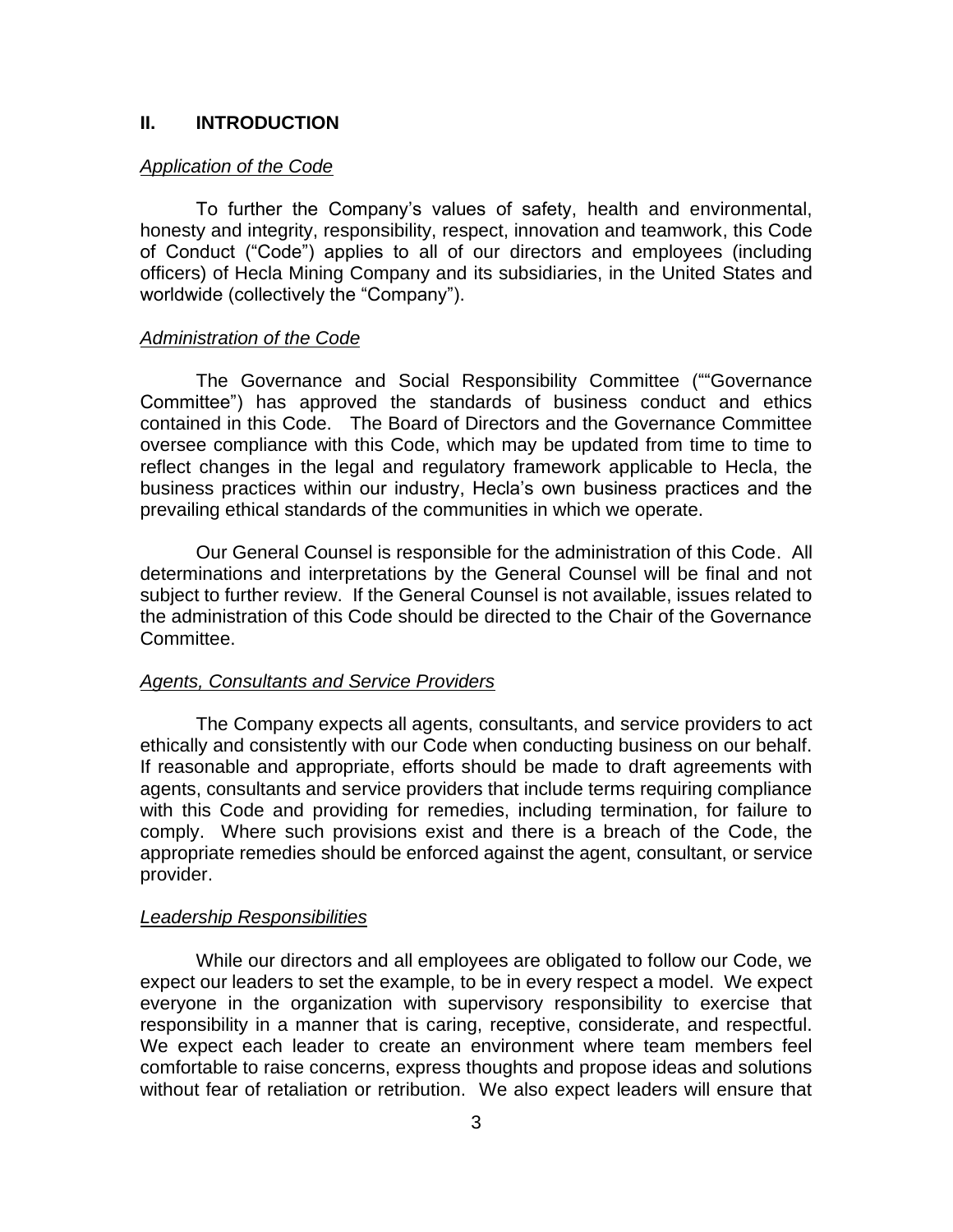those on their team have essential information to comply with laws, regulations, and policies, as well as the resources to resolve ethical dilemmas. They must help to create a culture within Hecla that encourages the highest standards of ethics and compliance. This culture must encourage everyone in the organization to share concerns when they arise. Leaders at all levels of the organization should use this Code to most effectively incorporate ethics and compliance into all aspects of our organization.

#### *Complying with this Code*

This Code covers a wide range of business practices and procedures. It does not cover every issue that may arise, but it sets out basic principles to guide you in the conduct of business on behalf of Hecla. This Code is intended to operate alongside the specific policies we refer to in this Code, as well as any additional policies, procedures, or standards we may establish from time to time.

In some situations, it may be difficult to know if a violation of this Code would occur, has occurred or is occurring. This Code cannot anticipate every situation that will arise, and so it is important to know how to approach new questions or problems. The following are steps to keep in mind when facing a question of ethics:

- *Understand the facts*. To reach the right solution, it is important that you understand the facts.
- *Review Hecla's policies*. Remain knowledgeable about our policies, procedures, and standards.
- *Ask yourself what you are being asked to do*. This will help you focus on the specific conduct at issue and the alternatives available to you. Is the proposed action illegal or does it seem unethical or improper? Will it reflect well on Hecla, our shareholders and you? How would it appear to others, and would you want to read about it in the newspaper? Use your judgment and common sense in all cases.
- *Clarify your responsibility and role*. In many situations, there is shared responsibility. Are your colleagues informed? If may help to get others involved to discuss the problem.
- *Always ask before acting*. If you are ever uncertain about a course of conduct, or if you have any questions about the application of this Code to particular circumstances, whether as a result of a potential conflict between its provisions and any of our other specific policies, procedures, and standards, or otherwise, ask for guidance from your immediate supervisor, General Counsel or Senior Vice President – Chief Administrative Officer.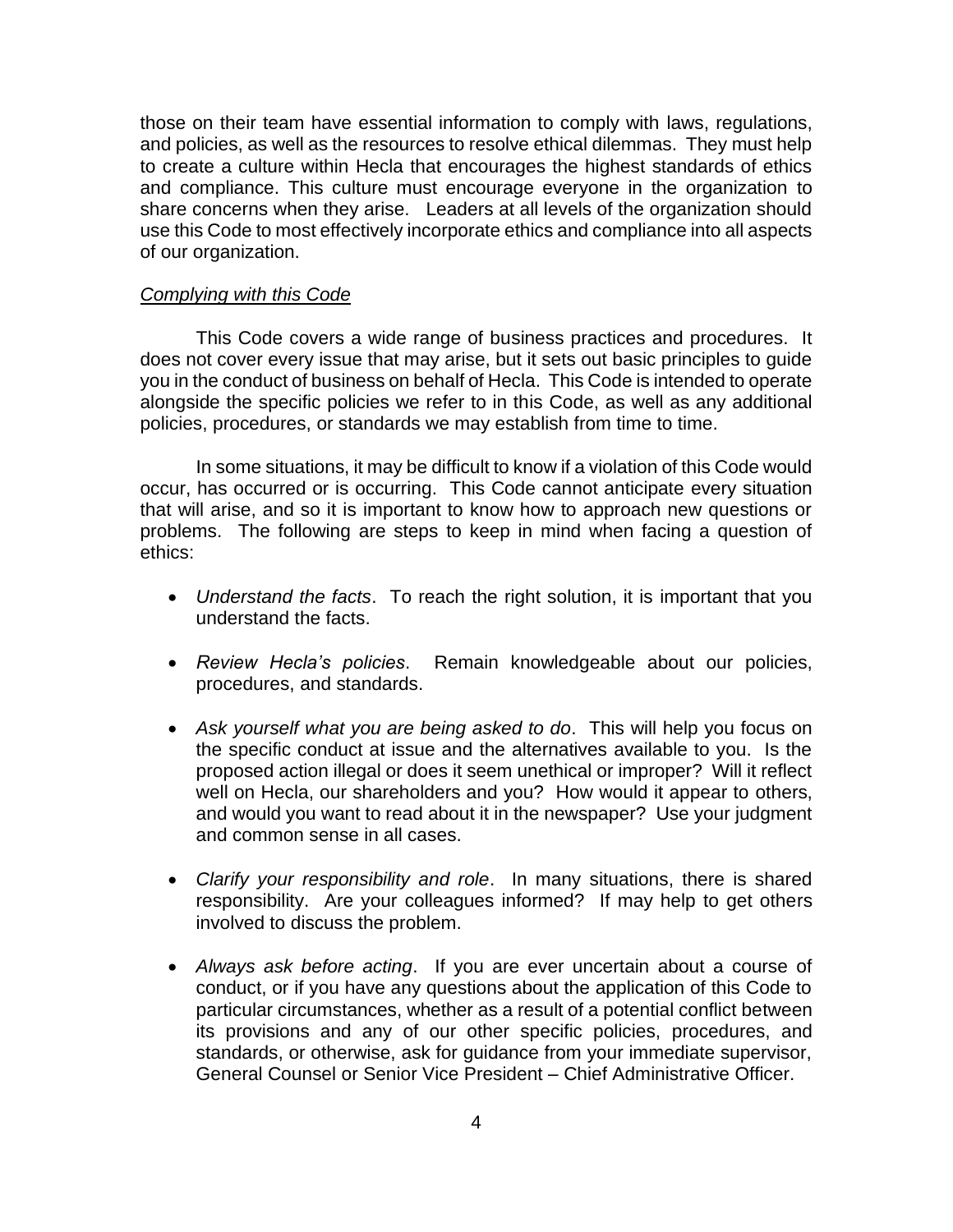• *Report*. If you have any concern that there has been a violation of the law or this Code, immediately report it to any of the contacts identified in Section XX. "Reporting Code Violations."

#### *Periodic Review of this Code*

When your employment or association with Hecla begins, you must sign an acknowledgement form confirming that you have read and understand this Code and agree to abide by its provisions. The Company asks each director and employee to review the Code periodically throughout the year, and to take the opportunity to discuss with management any circumstances that may have arisen that could be an actual or potential violation of these ethical standards of conduct. Directors and employees are required to confirm compliance with the Code annually.

A copy of this Code will be provided in the appropriate language to all Hecla personnel. This Code will also be maintained online on the Hecla Mining Company website.

#### **III. COMPLIANCE WITH LAWS, RULES AND REGULATIONS**

All directors and employees must comply with all applicable laws and regulations, and with the provisions of this Code. Ultimately, our conduct is our own responsibility. We should never commit dishonest, destructive, or illegal acts even if directed to do so by a supervisor or co-worker, nor should we direct others to act improperly.

In all our business relationships, we must comply with the domestic and foreign laws and regulations affecting our business. These laws include, but are not limited to, federal and state securities and business laws (including those of the Securities and Exchange Commission "SEC")), Antitrust laws, Export Control and Import laws, Equal Employment Opportunity/Affirmative Action laws, and Environment, Health & Safety laws. It would be impossible to summarize here all the laws, rules, and regulations with which the Company and its directors and employees must comply. This Code refers to only a few of them.

Any employee or director with questions about his or her obligations under applicable laws in the United States or any other country in which the Company conducts business, should seek advice from his or her supervisor or General Counsel.

### **IV. ACCOUNTING POLICIES**

The Company is responsible for making and keeping books, records, and accounts, which in reasonable detail, accurately and fairly present the transactions and disposition of the assets of our Company. Accounting procedures and controls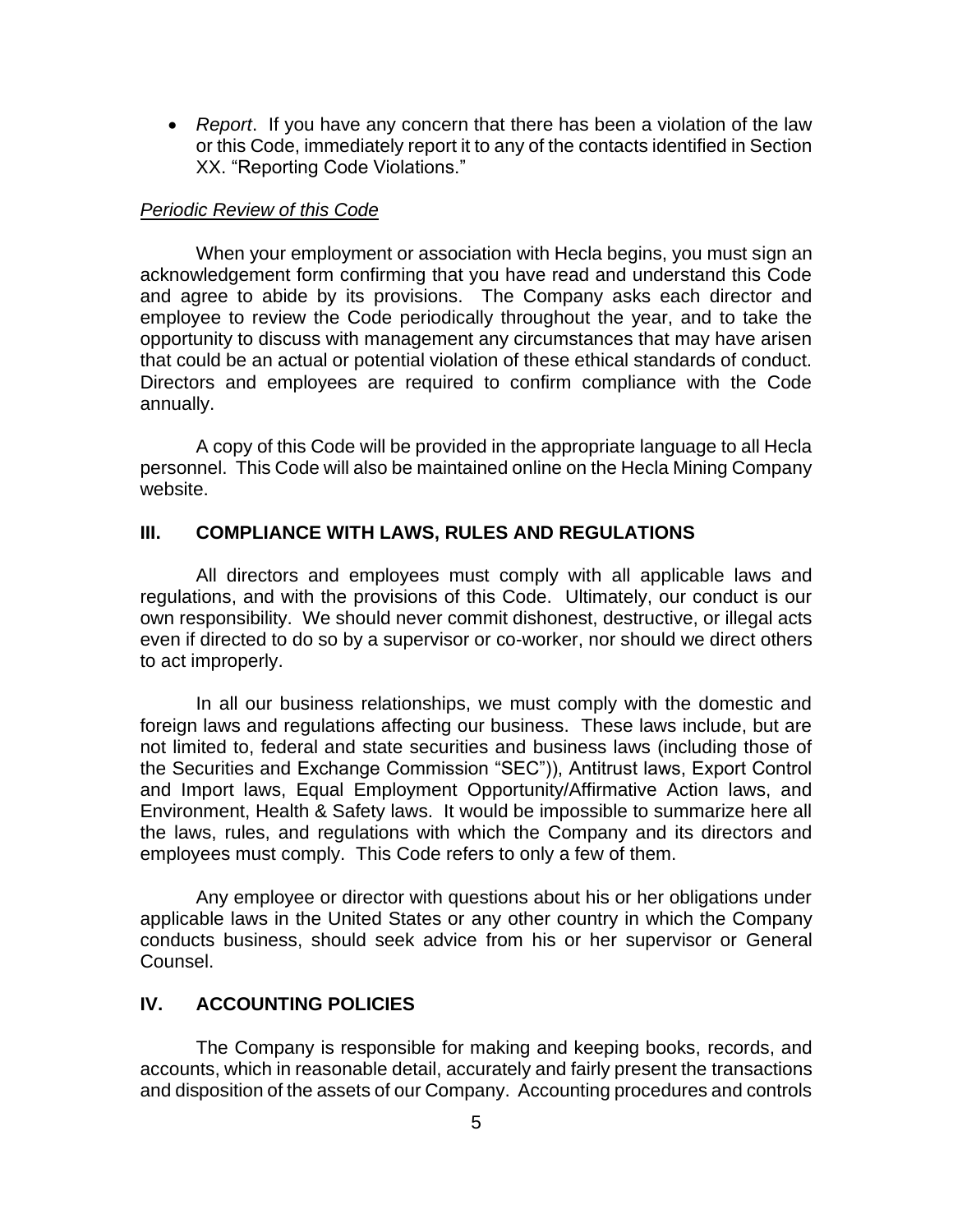are prescribed by, among other things, Company policies. Within these policies, the senior officers of the operating companies have the primary responsibility for establishing and monitoring adequate systems of internal accounting and controls, and all employees must adhere to these controls. The Company's management and auditors monitor and document compliance with these internal controls. Employees shall cooperate completely and forthrightly with the Company's internal and independent auditors. In short, every one of us, regardless of our position in the Company, has an obligation to ensure that any information we provide for the Company's financial records is complete, accurate and timely.

## **V. CONFLICTS OF INTEREST**

A conflict of interest occurs when an individual's private interest interferes – or even appears to interfere – with the interests of the Company. Conflicts of interest, potential conflicts of interest and even the appearance of a conflict of interest must be avoided due to the potential for injury to Hecla or its reputation.

Directors and employees should avoid situations involving a conflict or the appearance of conflict between their duty to Hecla and their own self-interest. Hecla's business must be conducted solely for the best interests of the Company in an honest and ethical manner. No director or employee may, directly or indirectly, use his or her decision-making authority or position with Hecla to obtain a personal benefit from any sale, purchase, or other activity of Hecla.

The most common situations that create conflicts of interest include, but are not limited to those identified below. These types of situations must be reported and discussed with executive management before being entered into.

#### *Family Members*

Actions of family members<sup>2</sup> may create a conflict of interest. For example, gifts to family members by a supplier of the Company are considered gifts to you and should be reported if they involve more than ordinary social amenity or are of more than nominal value from any organization doing or seeking to do business with the Company. Doing business for the Company with organizations where your family members are employed or that are partially or fully owned by your family members or close friends may create a conflict or the appearance of a conflict of interest.

#### *Gifts, Entertainment, Loans, or Other Favors*

Directors and employees may not accept gifts from customers or suppliers or potential customers or potential suppliers other than those of nominal value,

<sup>&</sup>lt;sup>2</sup> "Family members" include any child, stepchild, grandchild, parent, stepparent, grandparent, spouse (including a common-law spouse), sibling, mother-in-law, father-in-law, son-in-law, daughter-in-law, brother-in-law or sister-in-law, and adoptive relationships.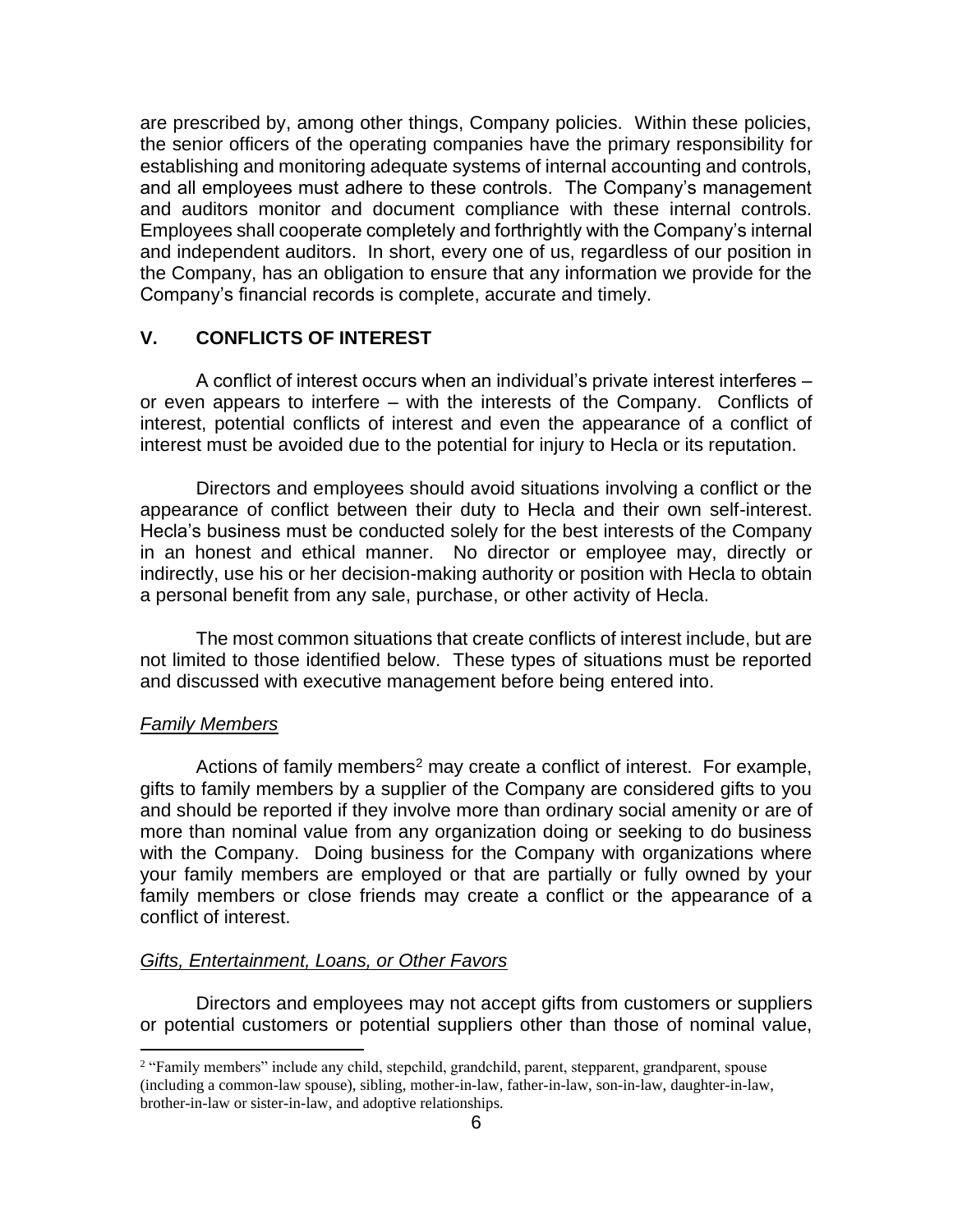such as meals, event tickets, sporting outings, hospitality suites, calendars, flowers, fruit, candy, books, and advertising novelties. Directors and employees may not accept anything that may give the appearance that their judgment on behalf of the Company may be compromised. If a director or employee, or if a family member of a director or employee receives an unsolicited gift that is prohibited by this Code, that person must promptly report the gift to the Chief Executive Officer or General Counsel, and return the gift.

Other than common business courtesies, directors and employees must not offer or provide anything to any person or organization for the purpose of influencing the person or organization in their business relationship with us. Additional restrictions apply when providing anything of value to a government official or employee, employee, or agent of a state-owned or controlled enterprise, employee or agent of a public international organization, political party or official thereof or any candidate for a political office. Please refer to the Sections XI and XII of this Code on Dealing with Government Officials and Foreign Corrupt Practices Act.

#### *Outside Business Activities*

To ensure that officers and employees give their undivided loyalty to Hecla, you are discouraged from engaging in paid employment outside of Hecla, if such activity:

- reduces work efficiency;
- interferes with your ability to act conscientiously in our best interest;
- requires you to utilize our proprietary or confidential procedures, plans or techniques; or
- negatively impacts the reputation of the Company.

Officers and employees must obtain the written consent of the Chief Executive Officer and General Counsel for all professional activities (such as service in professional associations and on boards of directors) which detract from your duties or status at Hecla, or which would require attention during the working day.

#### **VI. CORPORATE OPPORTUNITIES**

Employees and directors owe a duty to the Company to advance its business interests when the opportunity arises. As a result, employees and directors are prohibited from taking advantage for themselves (or for the benefit of affiliated companies, friends, or family members) of certain business opportunities in which the Company may be interested. Those business opportunities may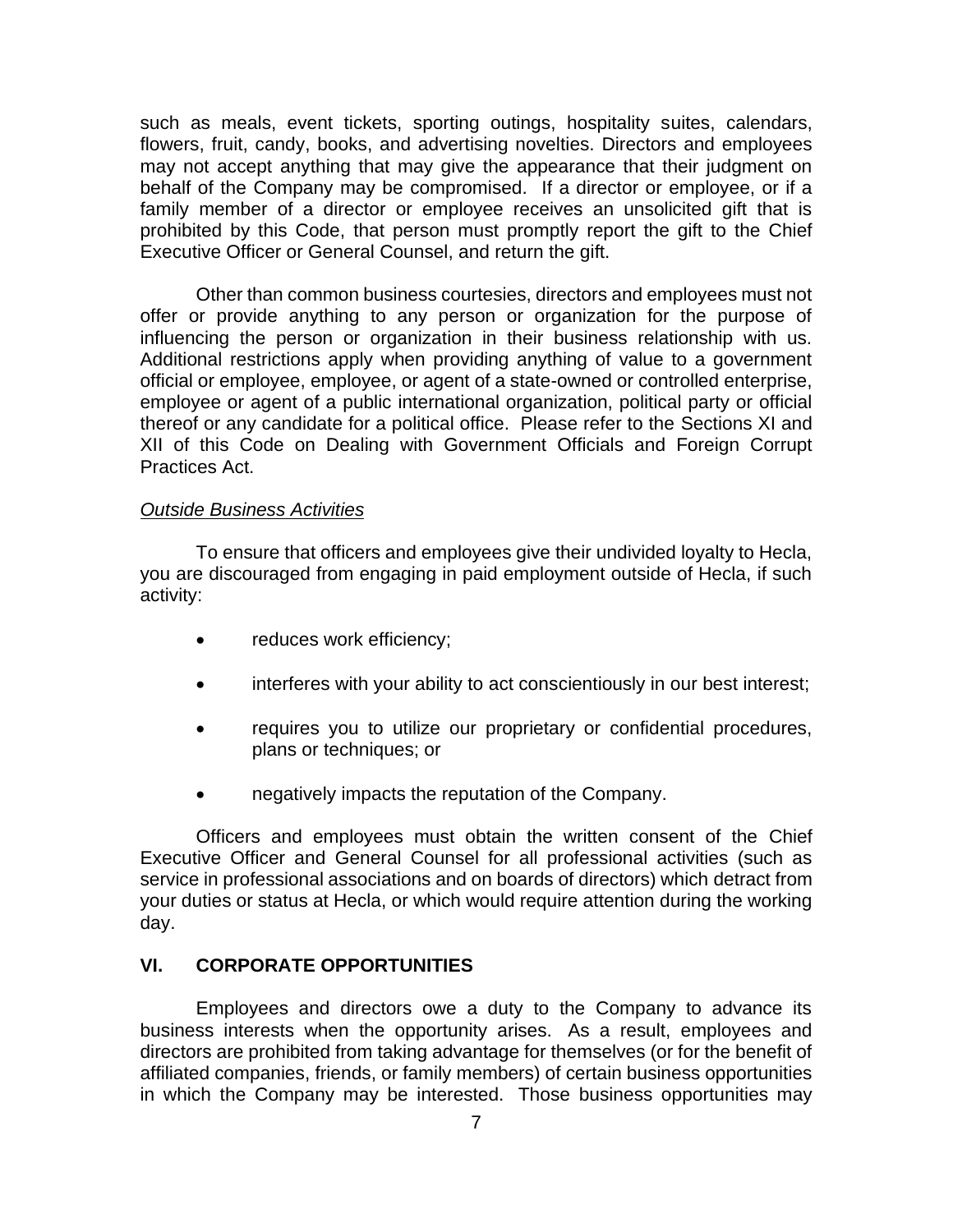include, but are not limited to: (i) personally taking advantage of any business opportunity that typically would be pursued by, or would be of interest to, the Company; (ii) personally taking advantage of any other business opportunity that the Company may want to take advantage of if the opportunity is discovered using Company assets, property, business contacts, information, or position; or (iii) competing with or otherwise disadvantaging the Company. Employees and directors may not use Company assets, property, information, or position for personal gain. If an employee or director has any question regarding any potential business opportunity, he or she should consult with the General Counsel prior to pursuing the opportunity.

### **VII. CONFIDENTIAL AND PROPRIETARY INFORMATION**

In the normal course of business, there will be instances in which employees and directors may be entrusted with confidential or privileged information. This information is generally not available to the public and includes, but is not limited to, internal business information such as corporate strategies, mergers and acquisitions, technical processes, contract information, non-public geologic and reserve information, non-public production data and unpublished financial data. You are responsible for safeguarding Company information and complying with established security controls and procedures. You may only reveal confidential information to specifically designated employees or authorized outside parties who need the information for business purposes. In order to protect this information, follow these best practices:

- Do not disclose confidential information to people who do not work for the Company unless specifically instructed to do so by your supervisor or another member of management;
- Exercise caution when discussing Company business in public places where conversations can be overheard such as restaurants, airports, and elevators;
- Recognize the potential for eavesdropping on cellular telephone conversations; and
- Do not share confidential information with others, including other Hecla employees or contractors, except on a legitimate "need to know" basis.

Any data you created in the course of your employment belongs to the Company. If you terminate your employment, you must return all Company confidential information in your possession and you must not take any documents or other confidential information with you. Your obligation under this policy to protect the Company's confidential information continues even after your employment terminates.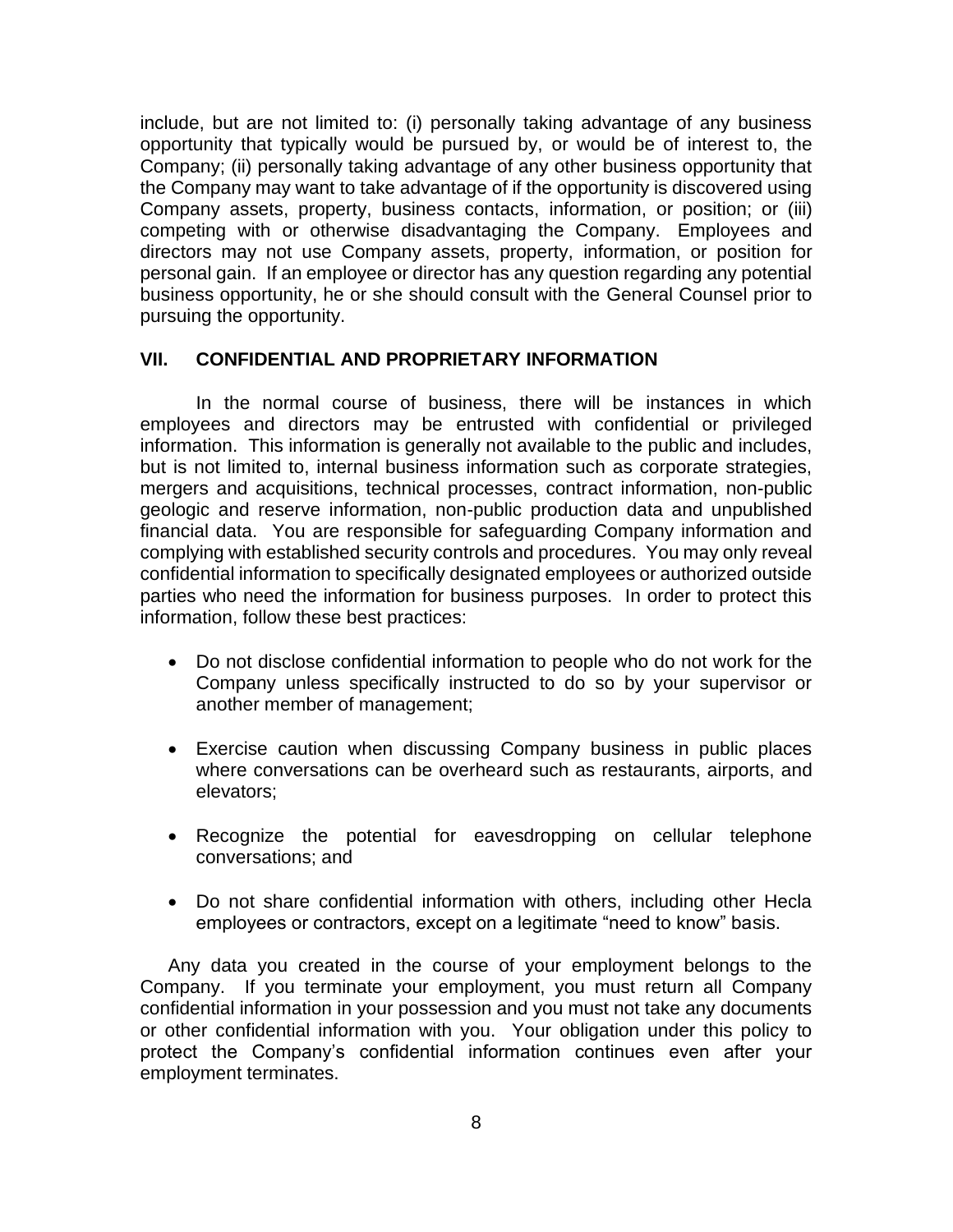### *Confidential Information Belonging to Others*

You must respect the confidentiality of information, including, but not limited to, trade secrets and other information given in confidence by others, including but not limited to contractors, competitors, acquisition, or investment targets, just as we protect our own confidential information. However, certain restrictions arising in relation to the information of others may place an unfair or inappropriate burden on the Company's future business. For that reason, directors and employees should coordinate with the Chief Executive Officer, Chief Financial Officer or General Counsel to ensure appropriate agreements are in place prior to receiving any confidential third-party information. These agreements must reflect a balance between the value of the information received on the one hand and the logistical and financial costs of maintaining confidentiality of the information and, if applicable, limiting the Company's business opportunities on the other. In addition, any confidential information that you may possess from an outside source, such as a previous employer, must not, so long as such information remains confidential, be disclosed to, or used by the Company. Unsolicited confidential information submitted to the Company should be refused, returned to the sender where possible and deleted, if received via the Internet.

### **VIII. FAIR DEALING**

It is our policy that each director and employee will endeavor to deal fairly with the Company's customers, suppliers, competitors, and employees. No one should take unfair advantage of another through improper manipulation, concealment, abuse of privileged information, misrepresentation of material facts, or any other deceptive practice.

### **IX. PROTECTION AND PROPER USE OF COMPANY ASSETS**

Company employees and directors must protect the Company's assets and ensure their efficient use for legitimate business purposes. Each employee and director is personally accountable for Company funds and property over which he or she has control. No Company funds or other property shall be used for any unlawful purpose, such as to secure special privileges or benefits through the payment of bribes or other illegal payments.

No employee or director may engage in any act that involves theft, fraud, embezzlement, misappropriation, or wrongful conversion of any property, including Company property, regardless of whether or not such act could result in a criminal proceeding. This prohibition includes unauthorized use of the Company's communications equipment, computers and related facilities or other Company assets.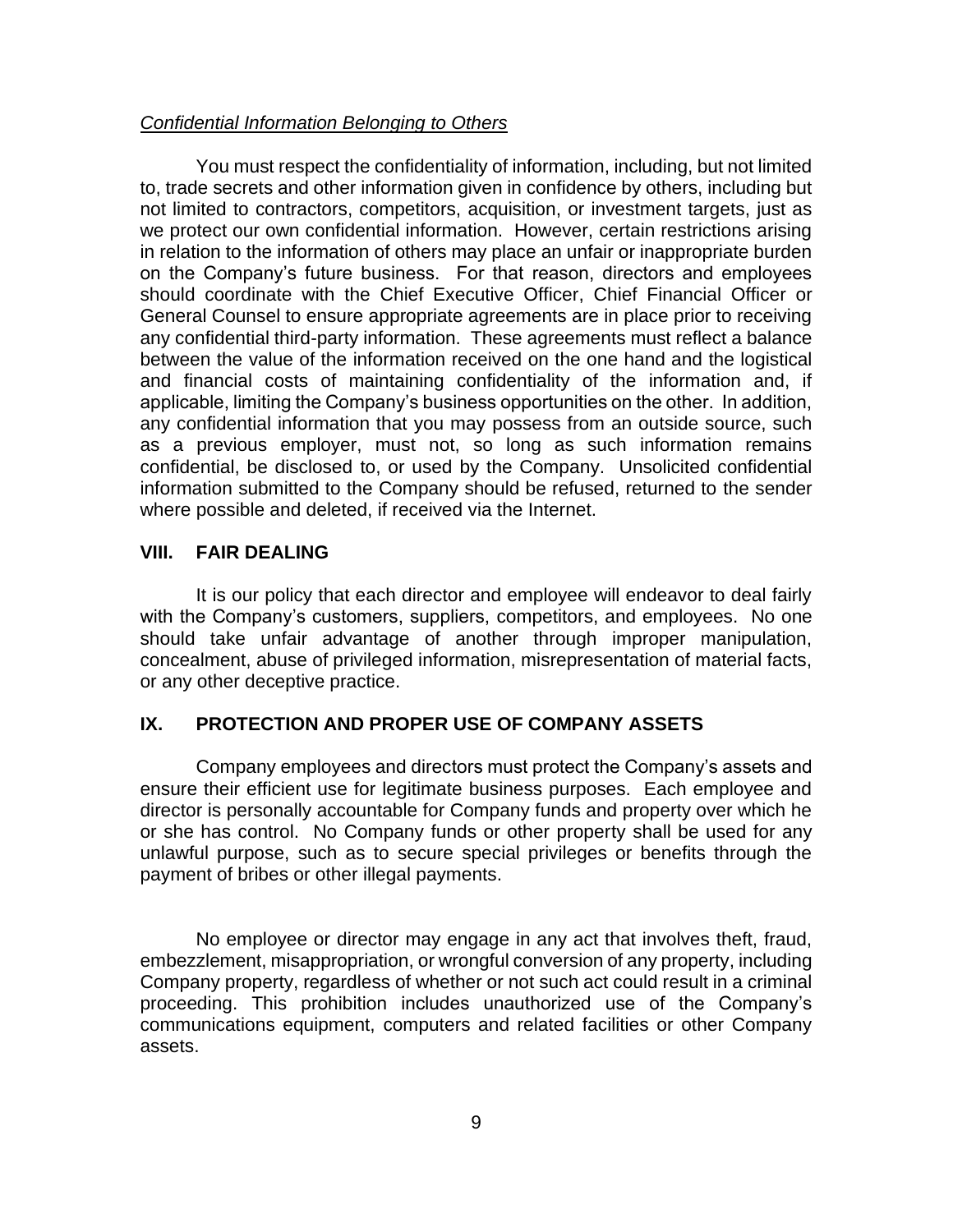While on Company business, employees and directors must also adhere to the Company travel policy, including all policies and procedures relating to expense reporting and reimbursement.

Company employees working outside the United States must comply with all applicable tax and currency control laws of the principal country in which they work in addition to applicable laws of the United States. No such employee residing abroad shall be paid any commission or any other part of his or her compensation elsewhere than in his or her country of residence if the Company has knowledge that such payment would violate any local income tax or exchange control laws. The same goes for any payments to third parties for goods and services; no such payments should be made to a third party in a country other than that in which the party resides, maintains a place of business, or has rendered the services for which payment is made if the Company has knowledge that such a payment method would violate any local income tax or exchange laws.

#### **X. COMPUTER AND INFORMATION SYSTEMS**

For business purposes, officers and employees are provided telephones, tablets, mobile devices and computers and software, including network access to computing systems such as the Internet and e-mail. Internet and e-mail systems are provided as an essential tool in the workplace. Incidental and occasional personal use is permitted, but shall not interfere with an individual's employment duties. An employee should not access, send, or download any information that could be insulting or offensive to another person, such as sexually explicit messages, ethnic or racial slurs, or messages that could be viewed as harassment. Messages (including voice mail) and computer information are considered the property of the Company and there should be no expectation of privacy. Use good judgment, and do not access, send messages, or store any information that you would not want to be seen or heard by other individuals. All communications, emails or Internet use on Company equipment or networks may be subject to monitoring by the Company for legitimate business purposes.

### **XI. DEALING WITH GOVERNMENT OFFICIALS**

All dealings with government officials, including, but not limited to lobbying, political contributions to candidates, meeting with government agencies, shall be done in accordance with all applicable national, state, and local laws and regulations in each country in which the Company conducts business.

No employee or director shall offer or promise a payment or reward of any kind, directly or indirectly, to any federal, state, or local government official in order to secure preferential treatment for the Company or its employees.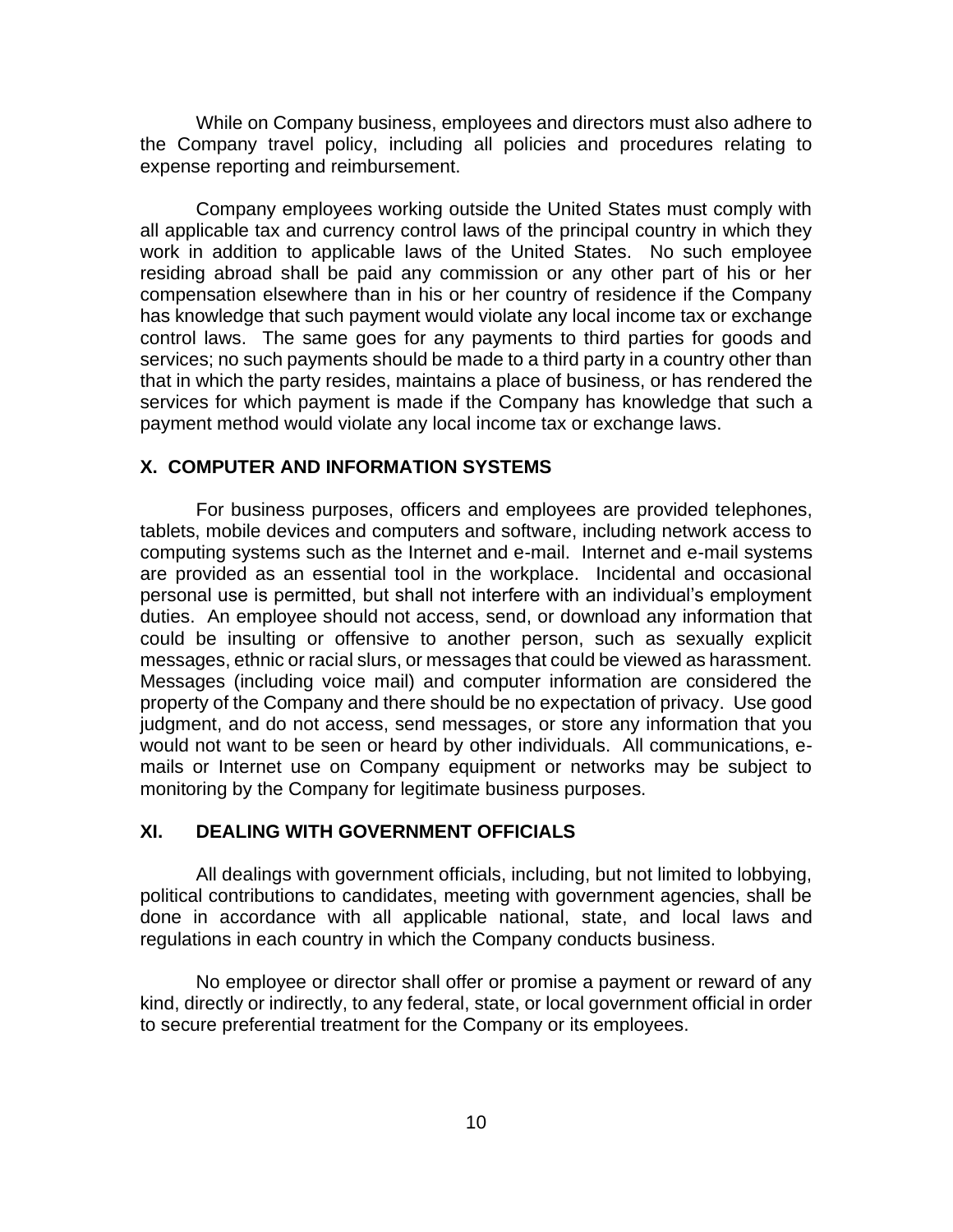No employee or director shall offer or promise a payment or reward of any kind, directly or indirectly, to a federal, state, or local government official for or because of an official act performed or to be performed by that official.

No employee or director shall offer or promise any federal, state, or local government official gifts, entertainment, gratuities, meals, lodging, travel, or similar items that are designed to influence such officials.

It is the policy of the Company to cooperate fully with all reasonable legal and government investigations. Accordingly, Company employees and directors shall comply with any and all lawful requests from government investigators and, consistent with preserving the Company's legal rights, shall cooperate in lawful government inquiries. No employee or director shall make a false or misleading written or oral statement to a government official with regard to any matter involving a government inquiry into Company matters.

Employees and directors should contact the General Counsel when presented with any such government request or inquiry. Employees and directors with questions about contacts with government officials should seek guidance from the General Counsel or the Director Governmental Affairs contact identified on the last page of this document.

### **XII. FOREIGN CORRUPT PRACTICES ACT**

With respect to the Company's operations outside the United States, all employees and directors must comply with the Foreign Corrupt Practices Act of the United States. The Foreign Corrupt Practices Act sets forth requirements for the Company's relationships with non-U.S. government representatives. As a United States based company, the Company is required to adhere to all standards set forth in the Foreign Corrupt Practices Act regardless of the nationality of the individual acting on behalf of the Company.

First, the Foreign Corrupt Practices Act sets forth financial recording requirements. It requires that the Company maintain books and records that accurately and fairly reflect all transactions, that the Company maintain a system of internal accounting controls to ensure that assets are safeguarded, that transactions conform to management's authorizations and that the Company's accounting records are accurate. No individual may falsely report transactions or fail to report the existence of false documentation in the accounting records. An example of such improper documentation would be the disguising of an illegal bribe as a consulting fee. Individuals certifying the correctness of records, including vouchers or bills, must have a reasonable basis to believe that the information is correct and proper.

The Foreign Corrupt Practices Act also requires that U.S. business relations with foreign government representatives conform to the standards that exist in the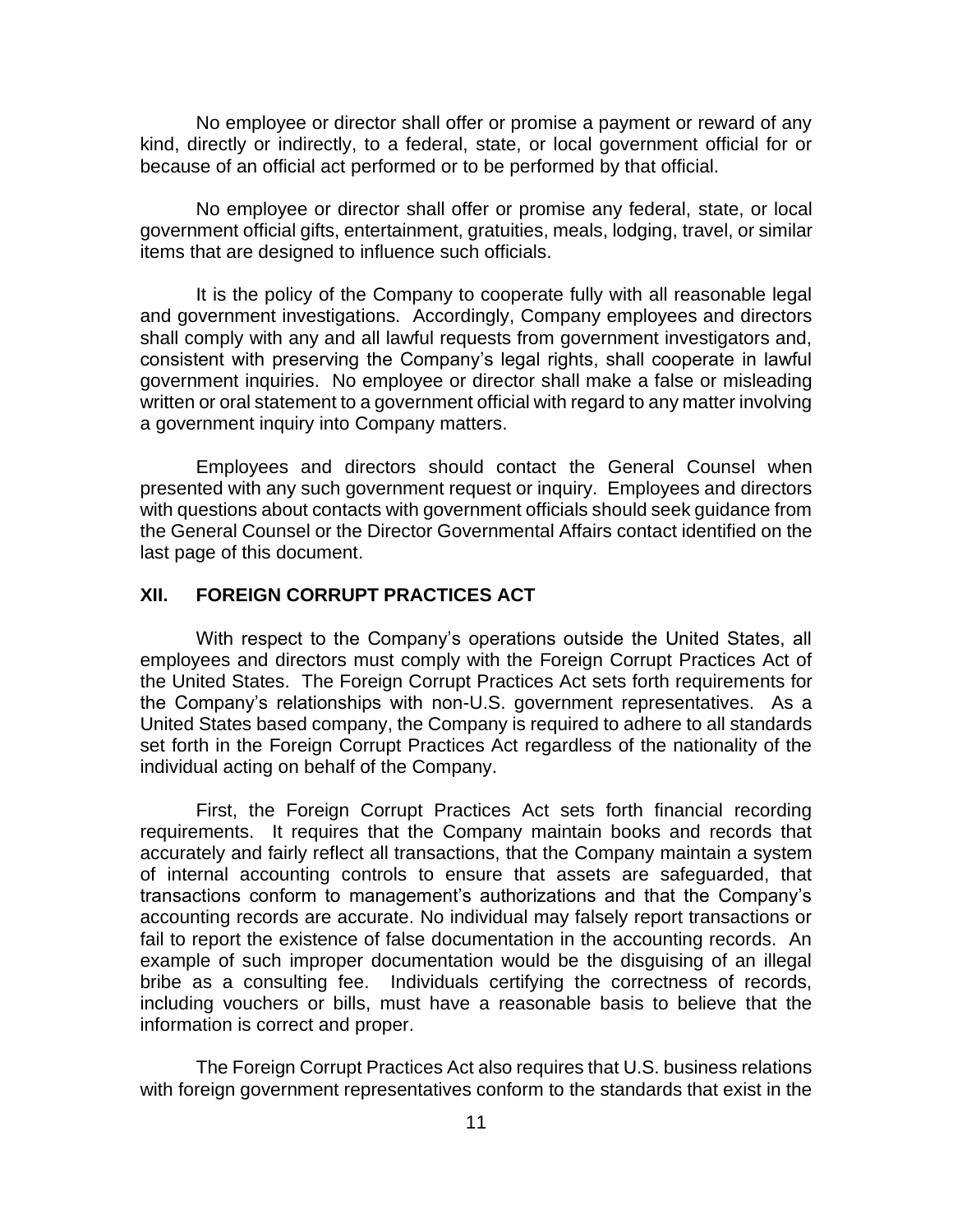U.S., even if a different business ethic is prevalent in the other country. Accordingly, no person or enterprise acting on behalf of the Company, directly or indirectly, may offer a gift, payment or bribe, or anything else of value, whether directly or indirectly, to any foreign official, foreign political party or party official, or candidate for foreign political office for the purpose of influencing an official act or decision (such as the issuance of a mining or exploration permit or concession), or seeking influence with a foreign government in order to obtain, retain or direct business to the Company or to any person. In short, such activity cannot be used to improve the business environment for the Company in any way. Thus, even if such payment is customary and generally thought to be legal in the host country, it is forbidden by the Foreign Corrupt Practices Act and violates U.S. law, unless it is: (1) expressly authorized by a written law of the host country; or (2) a reasonable and *bona fide* expenditure, such as travel and lodging expenses that is directly related to the promotion, demonstration or explanation of products or services; or (3) the execution or performance of a contract with a foreign government or government agency.

As in the case under U.S. law, even inexpensive gifts to government or political party officials, such as tickets to sporting events, may be prohibited under foreign local law and therefore could constitute a violation of the Foreign Corrupt Practices Act. If questions arise with respect to expenses to be incurred on behalf of foreign officials, consult with the General Counsel before the Company pays or agrees to pay such expenses.

Some "expediting" payments are authorized under the Foreign Corrupt Practices Act. Such payments must be directly related to non-discretionary conduct by lower legal bureaucrats and unrelated to efforts by a company to obtain significant concessions, permits or approvals. Examples include permits relating to qualifying to do business in a foreign country, processing of visas and work orders, obtaining police protection, mail delivery, scheduled inspections (such as building inspections), inspections of goods, telephone, power, and water service, or loading and unloading of cargo. Such payments do not include payments of any kind relating to terms of continuing or new business agreements. Consult with the General Counsel at the corporate headquarters and/or the Company's retained outside legal counsel in any country where the Company or its subsidiaries are conducting business with regard to any proposed expediting payment.

A violation of the Foreign Corrupt Practices Act can result in criminal charges against the Company, its officers, its directors, and the individuals directly and/or indirectly committing the violation, regardless of the person's nationality.

#### **XIII. SECURITIES AND INSIDER TRADING**

The Company is committed to complying with all federal and state securities laws and regulations. These laws, along with the rules of the New York Stock Exchange, impose certain obligations on publicly held corporations and the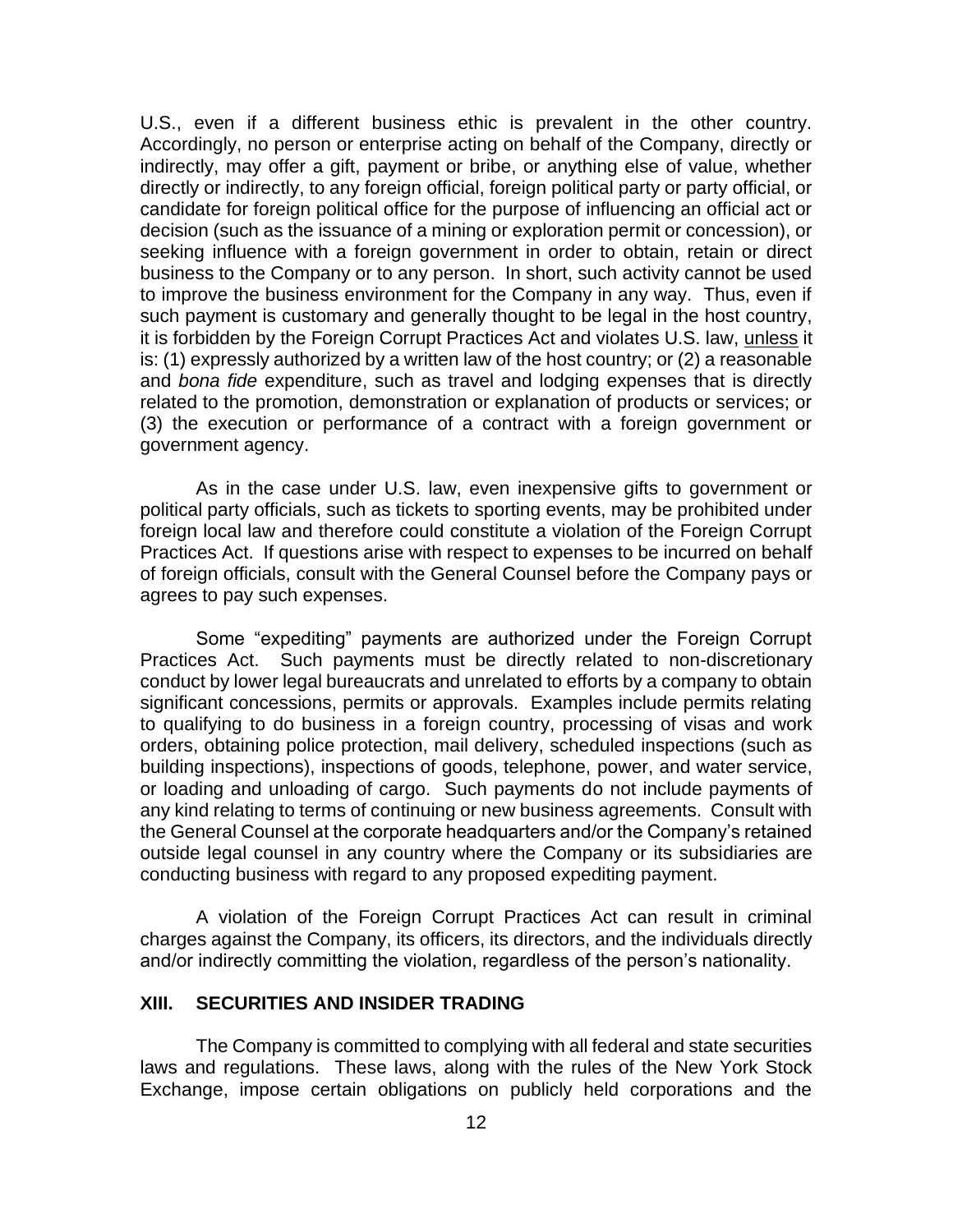persons associated with them. Employees or directors who are aware of material information regarding the Company or another public company which has not been disclosed to the public (i.e., facts which may affect the market price for that company's securities and investors' decisions to trade therein) must hold that information in strictest confidence and refrain from buying or selling or influencing the decisions of others (i.e. "leaking" or "tipping") to buy or sell the securities of any such company until such information has been publicly disclosed and enough time has elapsed to allow investors to react to the information. The Company has adopted a *Policy on Insider Trading* that applies to all employees and directors. A copy of the policy has been distributed to all employees and directors, and additional copies may be obtained from the Assistant Corporate Secretary.

### **XIV. DISCLOSURE AND PUBLIC COMMUNICATIONS (INVESTORS AND MEDIA)**

The Company discloses information to the public on a regular basis. Employees responsible for making the Company's periodic reports and other documents filed with the SEC, including all financial statements and other financial information, are responsible for preparing these disclosures in compliance with applicable securities laws and rules. The Company's SEC filings and other public communications should contain full, fair, accurate, timely and understandable disclosures.

Each Employee who is involved in the Company's disclosure process must: (a) be familiar with and comply with the Company's accounting and disclosure rules and controls and procedures, and generally accepted accounting principles, and cooperate fully with the Company's internal and external auditors; and (b) take all necessary steps such that all filings with the SEC and all other public communications about the financial and business condition of the Company provide full, fair, accurate, timely and understandable disclosure.

Only our Chief Executive Officer, Chief Financial Officer, the Investor Relations Department, and individuals specifically authorized by them may discuss Company matters with investors. Other employees and directors must direct inquiries to the Investor Relations Department and must not attempt to handle these inquiries without their prior authorization. If you inadvertently disclose confidential information to certain members of the investment community, the Company must take steps to provide broad distribution of the information as soon as possible. If you inadvertently disclose confidential information, please immediately contact the Investor Relations Department or the General Counsel.

No employees or directors should respond to inquiries from the media, analysts, shareholders, or other individuals outside Hecla. Direct all such inquiries to the Investor Relations Department or the Director Governmental Affairs contact identified on the last page of this document.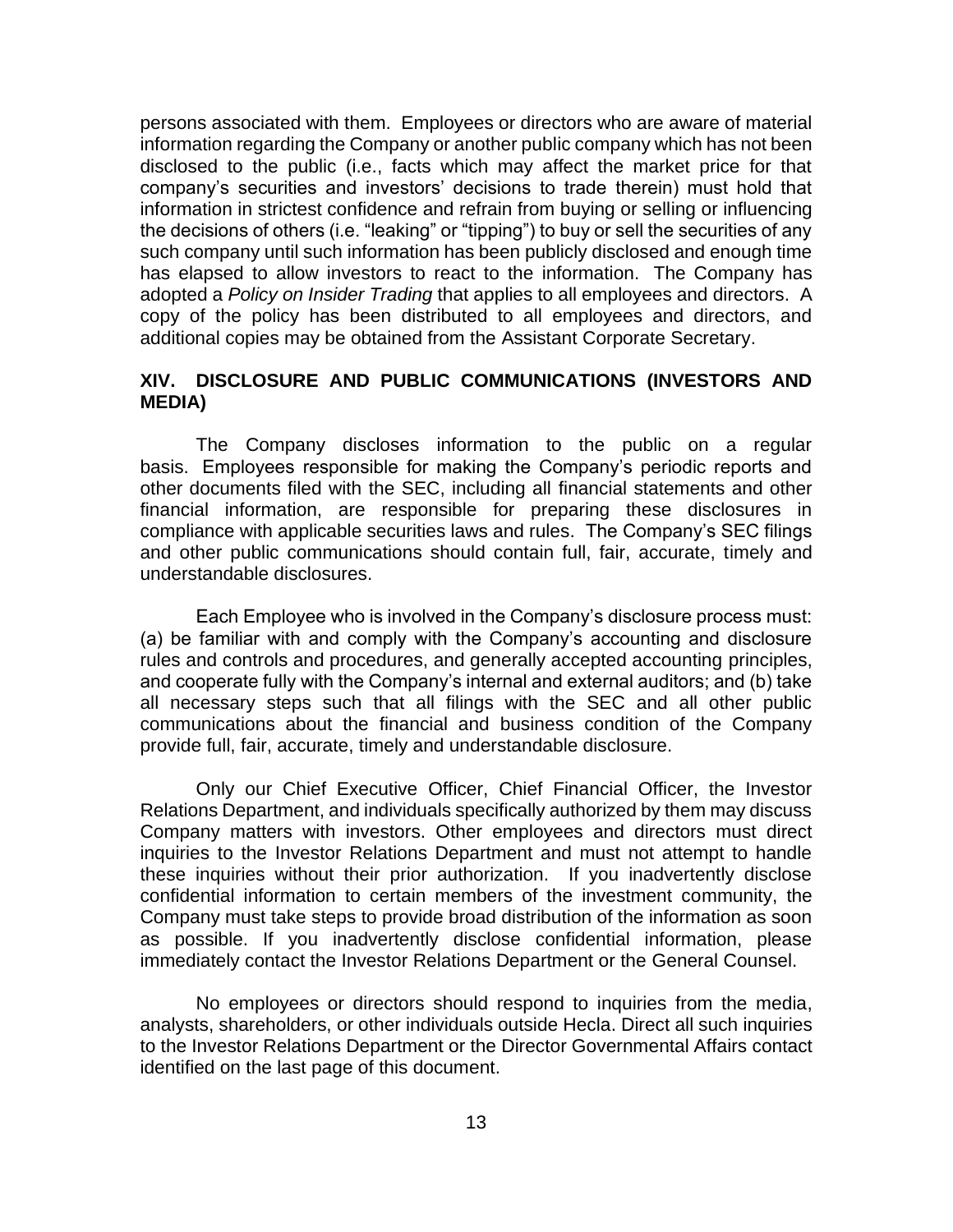### **XV. COMMUNITY RELATIONS**

We are committed to conducting our business responsibly with the communities in the areas in which we operate. Our community relations program is based on open and frequent communication with the members of communities where we operate and a cooperative approach to undertaking appropriate community support activities that promote long-term economic and social benefits. By continually reaching out to the communities surrounding our projects, we can meet our operational goals while being a good corporate neighbor. We expect you to reflect this commitment in your work on behalf of Hecla and to respect the different cultures and the dignity and rights of individuals in all countries where we carry out our activities.

We believe in contributing to the well-being of local and regional communities. Participation in community activities outside of business hours is respected and the Company encourages participation in programs to facilitate community volunteer work by employees and directors. However, when participating in community activities that are not specifically sponsored by the Company, employees are participating in their individual capacity and not as representatives of the Company, and should not give the impression that they are acting for the Company.

#### *Political Activities*

The Company strives to fully comply with all federal, state, local and foreign laws governing the contribution of funds or assets to candidates for political office or to political parties. Under U.S. federal law, we may not contribute corporate funds or make in-kind corporate contributions to candidates for federal office and no employee or agent may approve such contributions on behalf of the Company. The Company may, from time to time, express an opinion about local and national issues affecting our business. These messages will come only from individuals specifically authorized to speak on behalf of the Company. The Company has a Political Action Committee ("PAC") (to which employees may voluntarily make contributions) that acts as an important tool in identifying candidates who understand our business, our goals, and the legislation that aligns with them. Our PAC gives us an important and public voice in the political process. The operation of the PAC complies with federal election law and regulations, and any questions about donating to the PAC, communications regarding its activities, and making campaign contributions should be addressed to the PAC chairman or the General Counsel.

The Company strives to comply with all federal, state, local, and foreign laws governing lobbying government officials, including registration and disclosure requirements. Employees and directors of the Company should not contact federal, state, local or foreign government officials with the intent to influence official actions that affect the Company without first consulting the General Counsel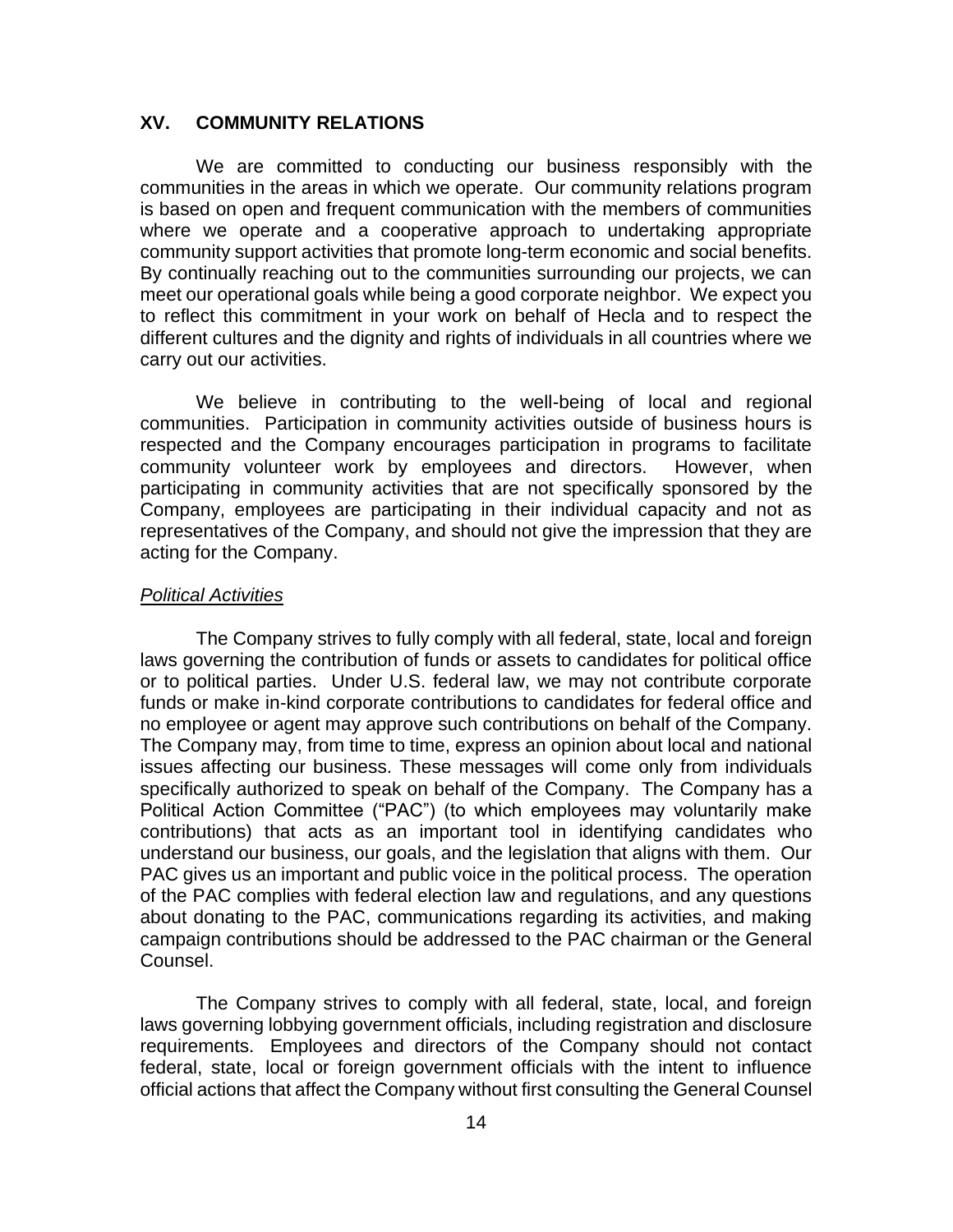or the Director Governmental Affairs contact identified on the last page of this document.

The Company supports employee and director participation in the political process. Employees and directors, however, are prohibited from using their positions with the Company, or the Company's assets, to try to influence the personal decisions of others to contribute to, or otherwise support, political parties or candidates. If you choose to engage in political activity or donations, the participation must occur in your private capacity and not on behalf of the Company. You may not conduct personal political activity on Company time or use Company property, equipment, or stationery for this purpose.

#### **XVI. SAFETY, HEALTH AND SECURITY**

#### *Safety*

Hecla's greatest asset is its people; this means safety is a core value. Our goal is zero workplace injuries and occupational illnesses. We expect you to comply with all applicable laws as well as *Hecla's Safety & Health Policy* and any other applicable internal policies, programs, standards, and procedures*.* No activity is so important that we cannot take the time to do it safely. We must all do our work in a way that minimizes risk to our fellow employees, contractors and others impacted by our actions. If at any time, you do not feel that you or a coworker can perform a job safely, stop immediately and talk with your supervisor. If a safety incident occurs, be sure to report it immediately. It is important to share best practice and near miss information so we can learn from each other and improve safety practices.

The senior management of each operating business is responsible for adopting appropriate policies and procedures in an effort to ensure workplace safety in accordance with all applicable national and local laws, and for ensuring compliance with Company-wide policies regarding health and safety.

#### *Prohibited Substances*

Substance abuse limits our ability to work safely, and puts us all in jeopardy. Hecla employees and contractors may not work while under the influence of alcohol, illegal drugs or prescription or over-the-counter drugs that impair our mental or physical functions. Additionally, you may not use, possess, transfer, or sell illegal drugs or alcohol or misuse prescription or over-the-counter drugs during working hours or on Company premises.

The consumption of alcoholic beverages at a Hecla event that is duly authorized by the most senior officer in attendance is permitted; however, you are expected to act in accordance with this Code in all regards and you will not take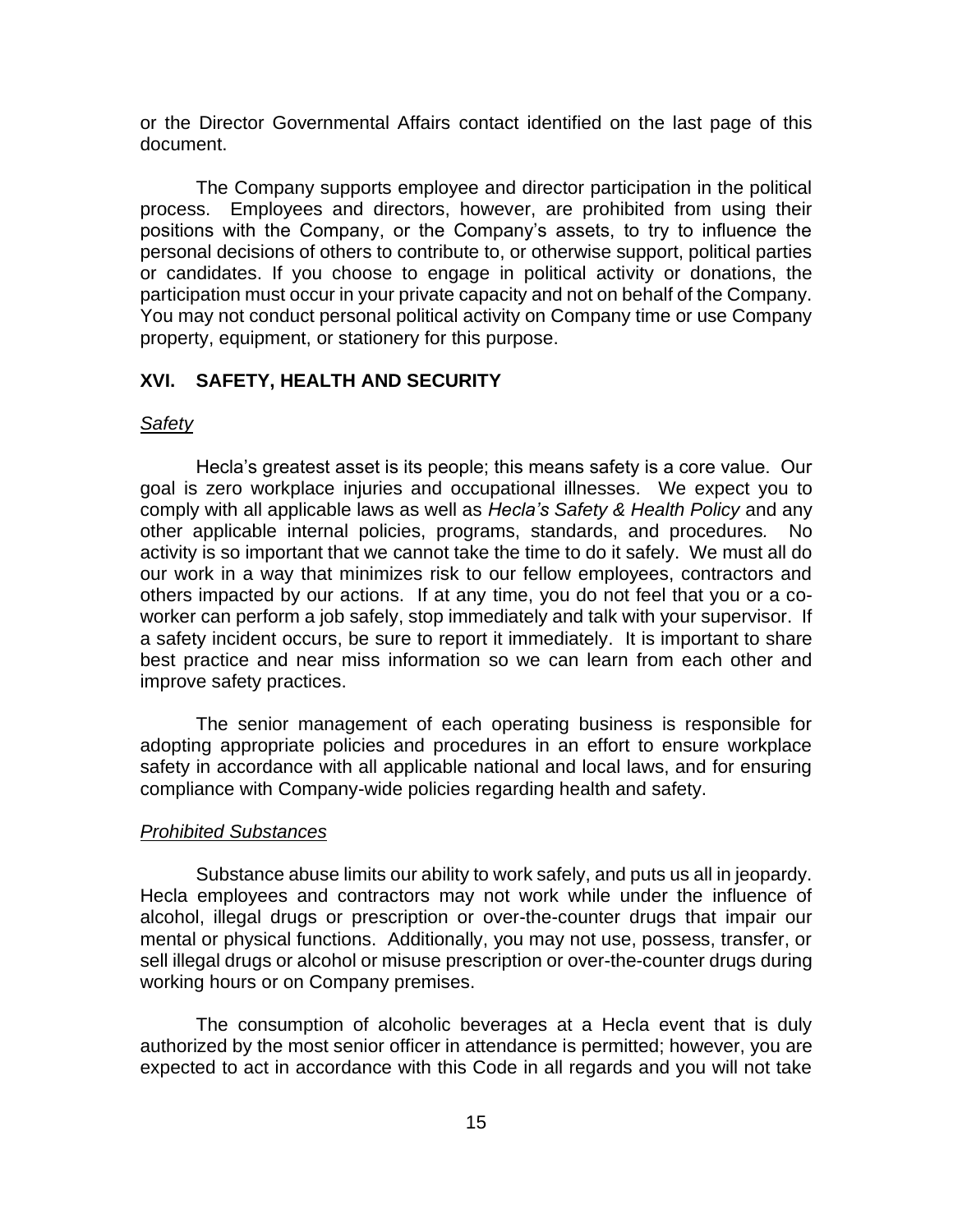any action to compromise your own safety or the safety of any of our personnel or guests.

#### *Acts and Threats of Violence*

If you are threatened with violence, immediately report the threat to your supervisor or Senior Vice President – Chief Administrative Officer, or your Human Resources Department. If you feel that someone is in imminent danger, you should also contact the local authorities. Individuals who engage in violence or threats of violence may be subject to disciplinary action up to and including termination, as well as criminal prosecution.

### **XVII. EMPLOYEE RELATIONS**

#### *Discrimination*

It is the Company's policy and practice not to discriminate against any employee because of race, color, religion, national origin, sex, sexual orientation, gender identity or expression, age, or physical or other disability. The Company desires to create a challenging and supportive environment where individual contributions and teamwork are highly valued. In order to establish such an environment, all individuals are responsible for supporting the Company's equal employment opportunity policies. Within each country where the Company operates, it shall adhere to all applicable laws, including applicable employment laws.

#### *Harassment*

Hecla promotes a positive and productive work environment in which every employee and contractor should feel respected and valued. Under the Company's *Unlawful Harassment Policy*, the Company prohibits any form of unlawful harassment, whether physical or verbal. Harassment includes derogatory, demeaning, or degrading words or gestures such as making comments to a coworker based on gender, ethnicity, age, religion, sexual orientation, or other protected classes. Harassment also includes violent or threatening behavior or language and unwelcome sexual conduct. Harassment of any kind that substantially interferes with a co-worker's work performance or creates an offensive work environment is forbidden and can result in disciplinary action up to and including termination.

#### **XVIII. ENVIRONMENTAL**

The Company is committed to minimizing the impact our operations have on the environment. We must comply with all national, state, and local environmental laws and regulations at all operating facilities in the United States and worldwide, and to be responsive to the interests of the communities in which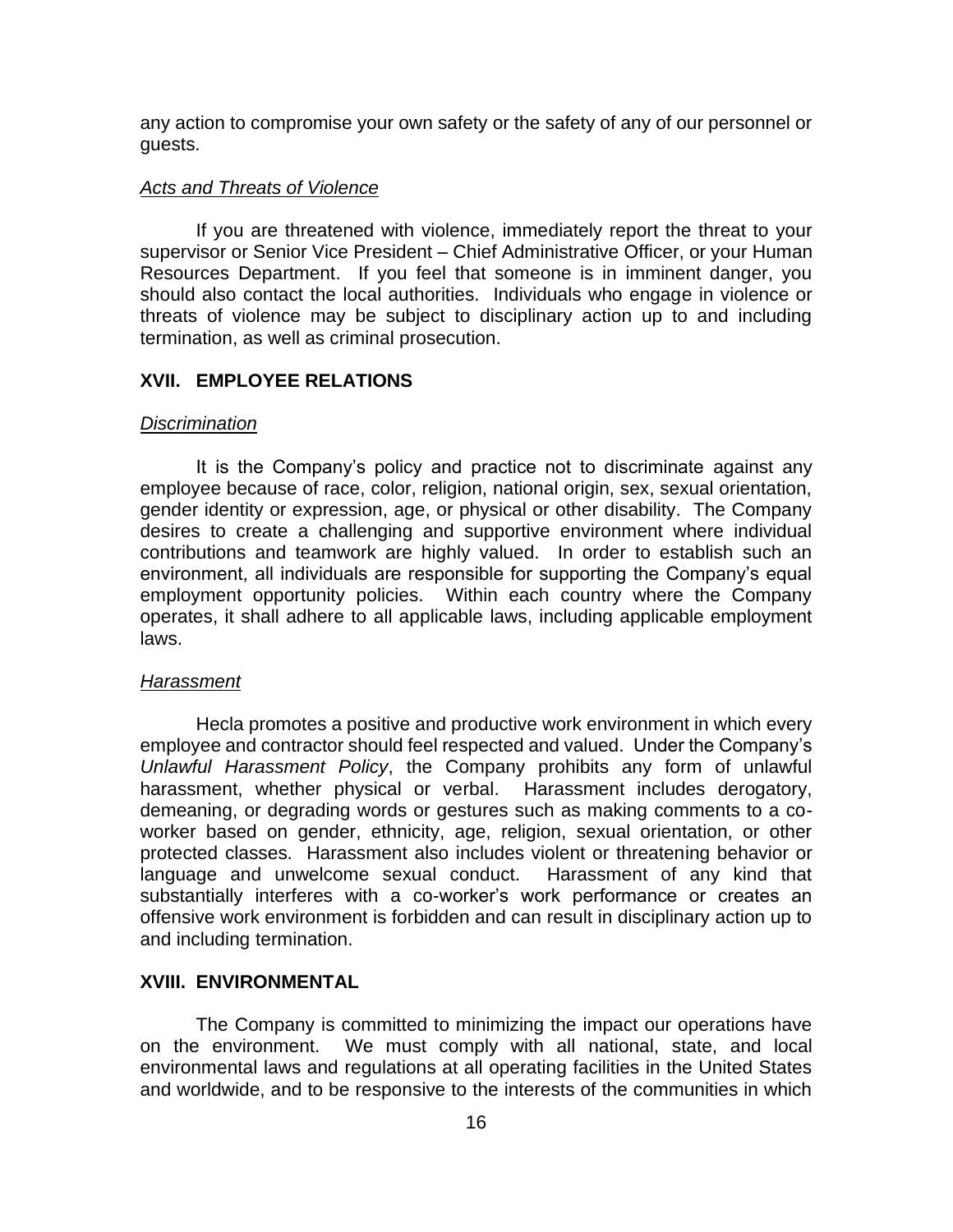we operate. We conduct environmental audits regularly to assess environmental compliance. We also work with governmental agencies, the communities in which we operate and responsible non-governmental organizations to enhance our environmental performance. The Company's environmental obligations include, but are not limited to, obtaining and maintaining all environmental permits and approvals required for the conduct of the Company's operations, the proper handling, storage and disposal of regulated materials and timely and accurate submission of required reports to the proper government agencies.

Employees and contractors are expected to comply with Hecla's *Environmental Policy*, and any other applicable internal policies, programs, standards, and procedures as well as all applicable environmental laws, rules, and regulations. Employees must immediately report suspected violations of those laws to their supervisors, the Health, Safety & Environmental Departments or to the General Counsel. It shall be the obligation of all supervisors to investigate any reported violation and to ensure that timely and effective remedial action is taken where appropriate.

#### **XIX. RECORD RETENTION**

A variety of laws require the Company to record and preserve business information. In addition, the Company must manage records effectively to make business decisions and meet our legal, regulatory, and contractual obligations. A record is any information, regardless of physical format, which has been created or received in the transaction of our business. Physical format of a record can include, among other things, hard or electronic copy, disk, audio or video recording or optical images. Each department is responsible for the maintenance, retrieval, transfer, and destruction of its records.

The alteration, destruction or falsification of records may constitute a criminal act. Destroying or altering records with the intent to obstruct a pending or anticipated government proceeding is a criminal act and could result in significant fines and imprisonment. The destruction or falsification of records in other contexts can result in a violation of applicable securities or other laws.

If you have any questions about whether to destroy any records, you should immediately notify the General Counsel, who will provide you with instructions regarding the preservation of documents until further notice. You must not destroy any records if there is a pending, threatened or anticipated litigation, government investigation, subpoena or other official proceedings that may involve records within your control.

### **XX. REPORTING CODE VIOLATIONS**

Every employee and director shall cooperate in assuring that any violation of this Code is brought to the attention of the appropriate person. The Company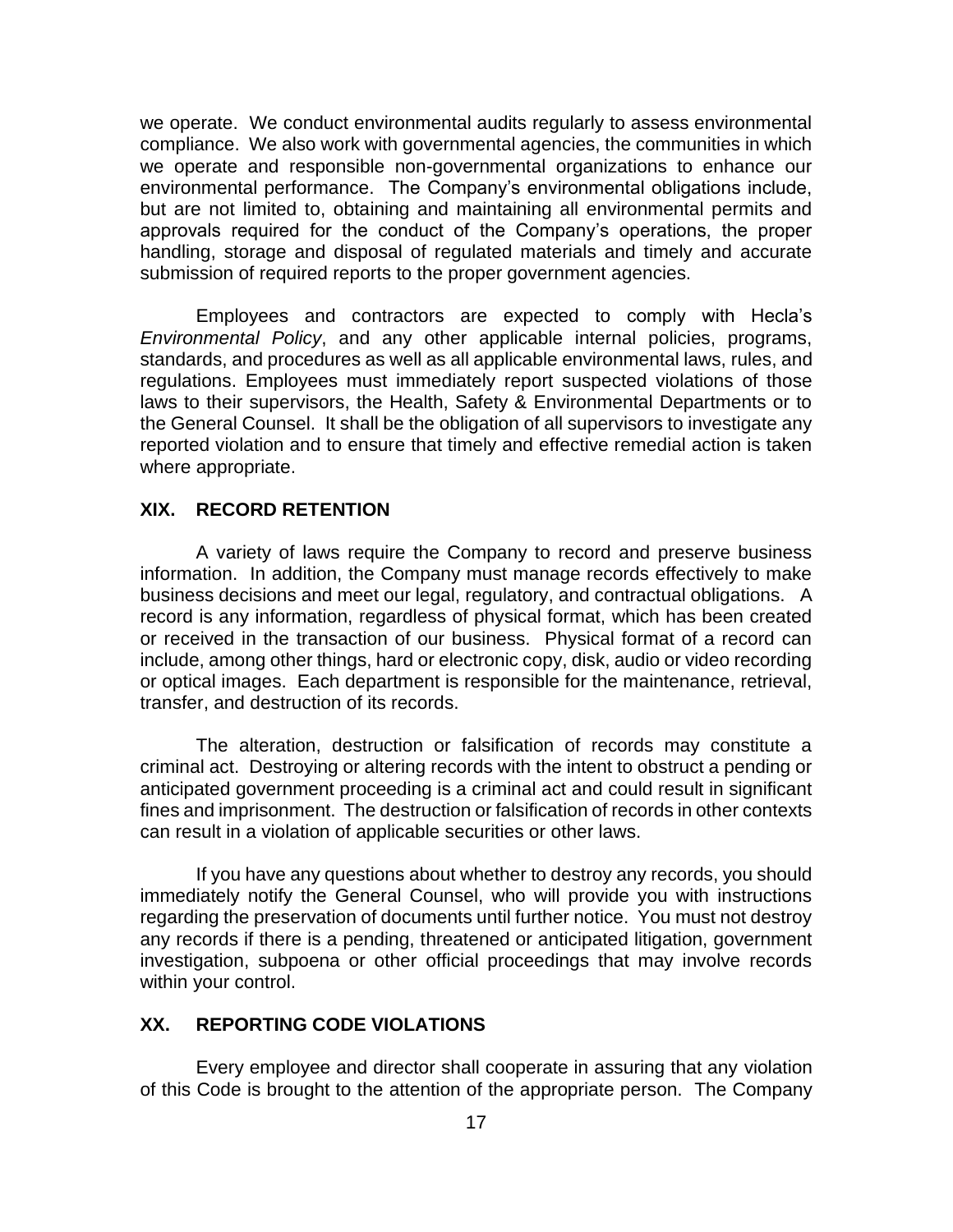has appointed the Governance and Social Responsibility Committee of the Board of Directors to ensure that this Code and the Company's related policies will govern the business activities of all Company directors and employees. Any employee who has questions about this Code or how it applies in particular circumstances is encouraged to seek guidance from his or her supervisor, the General Counsel, Senior Vice President – Chief Administrative Officer, or any member of the Governance and Social Responsibility Committee. Directors should direct any questions to the Chairman of the Governance and Social Responsibility Committee, Chief Executive Officer or General Counsel.

If any employee believes or suspects any possible misconduct, including unethical business practices, violations of this Code or violations of a law or regulation, or an employee believes that he or she is being asked to engage in any such misconduct in the performance of duties for the Company, the matter must be promptly reported to the employee's supervisor or by one of the alternative methods set forth below.

If for any reason the employee is uncomfortable reporting such matter to his or her supervisor, then the employee may report such matter on a confidential, anonymous basis without fear of dismissal or other retaliation by one of the following methods:

1. Reporting the matter in writing and sending it directly to:

General Counsel Hecla Mining Company 6500 N. Mineral Drive, Suite 200 Coeur d'Alene, Idaho 83815-9408

Or by email to: [dsienko@hecla-mining.com](mailto:dsienko@hecla-mining.com) - The General Counsel shall forward a copy of the same to the Chairman of the Governance and Social Responsibility Committee; or

2. Reporting the matter to the Governance and Social Responsibility Committee through regular mail marked CONFIDENTIAL and addressed as follows:

> Chairman of Governance Committee Hecla Mining Company 6500 N. Mineral Drive, Suite 200 Coeur d'Alene, Idaho 83815-9408

or

3. Employees may also contact ConfidenceLine, our third-party agent. There are two forms of reporting through ConfidenceLine. You can speak to a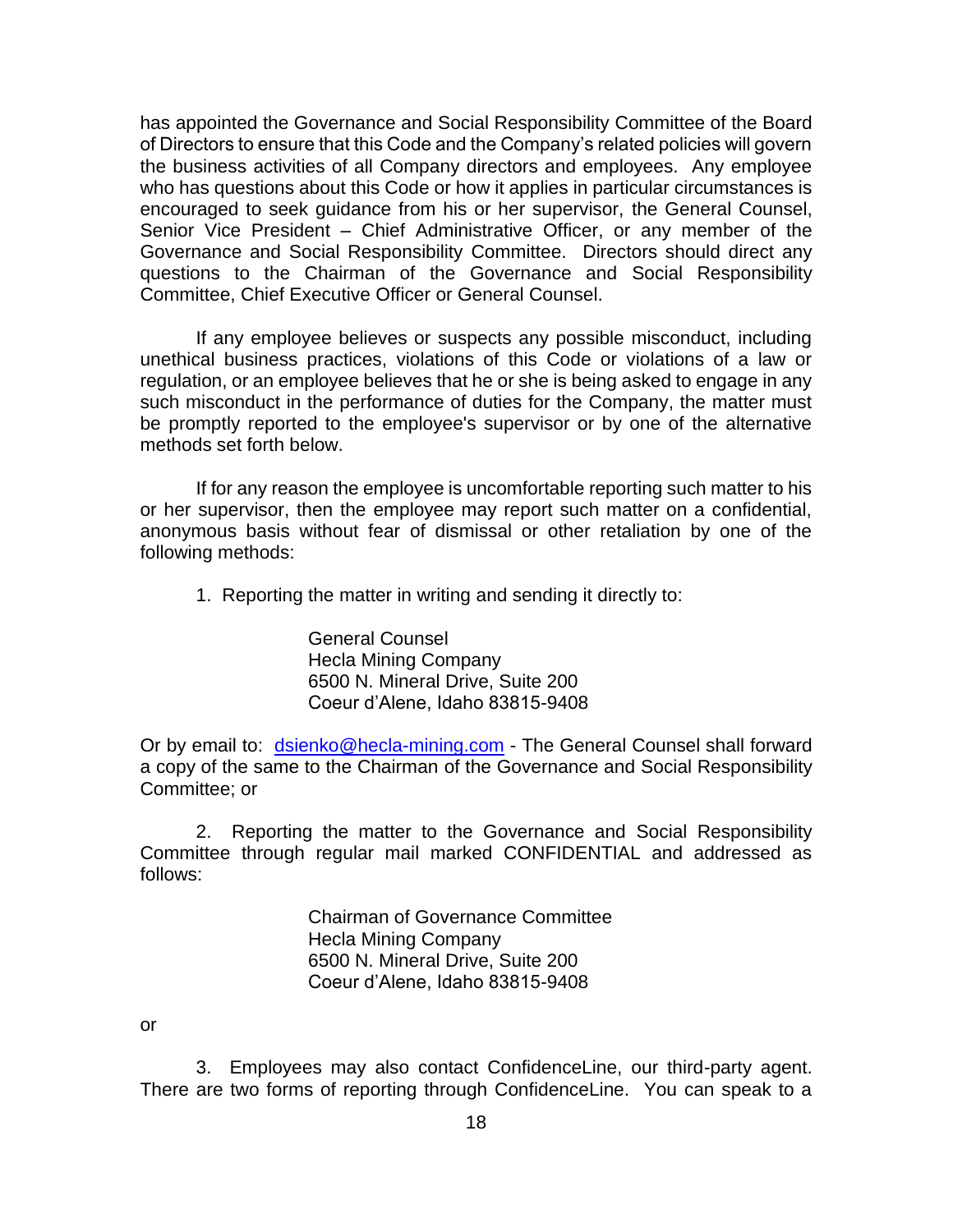ConfidenceLine agent by calling the numbers listed below, or you can go on-line yourself at the web address listed below. The secure web application will ask you general questions about your concern.

U.S. & Canada: 1-800-661-9675 Mexico: 800 062 2572 Web: [www.hecla.confidenceline.net](http://www.hecla.confidenceline.net/)

Employees using these anonymous hotlines or web application will have their report forwarded to the Chairman of the Governance and Social Responsibility Committee, and unless they specify otherwise, to the General Counsel.

Whichever reporting method you use, the complaint should be factual rather than speculative or conclusory, and should contain as much specific information as possible to allow for proper assessment. The complaint describing an alleged violation of the Code should be candid and set forth all of the information that you know regarding the allegation or concern including:

- A detailed description of the activity or issue;
- The individuals involved;
- Relevant time periods and locations;
- Any immediate or urgent concerns; and
- Any additional information that is important and relevant to the report of potential misconduct.

If an employee believes that a supervisor to whom a suspected violation has been reported has not taken appropriate action, the employee should report their concerns or complaints to the General Counsel as set forth above and/or to any member of the Governance and Social Responsibility Committee. A list of the Company's standing committees and its members may be obtained from the Company's website at [www.hecla-mining.com](http://www.hecla-mining.com/) under Investors, by selecting "Corporate Governance," or by contacting the Corporate Secretary. You may address your written complaint to any member of the Governance and Social Responsibility Committee and send it to the following address:

[Name] Governance and Social Responsibility Committee c/o Corporate Secretary 6500 N. Mineral Drive, Suite 200 Coeur d'Alene, Idaho 83815-9408

Any director who learns of or suspects violations or any possible misconduct, including unethical business practices, violations of this Code or violations of a law or regulation, or any Director who believes that he or she is being asked to engage in any such misconduct in the performance of duties for the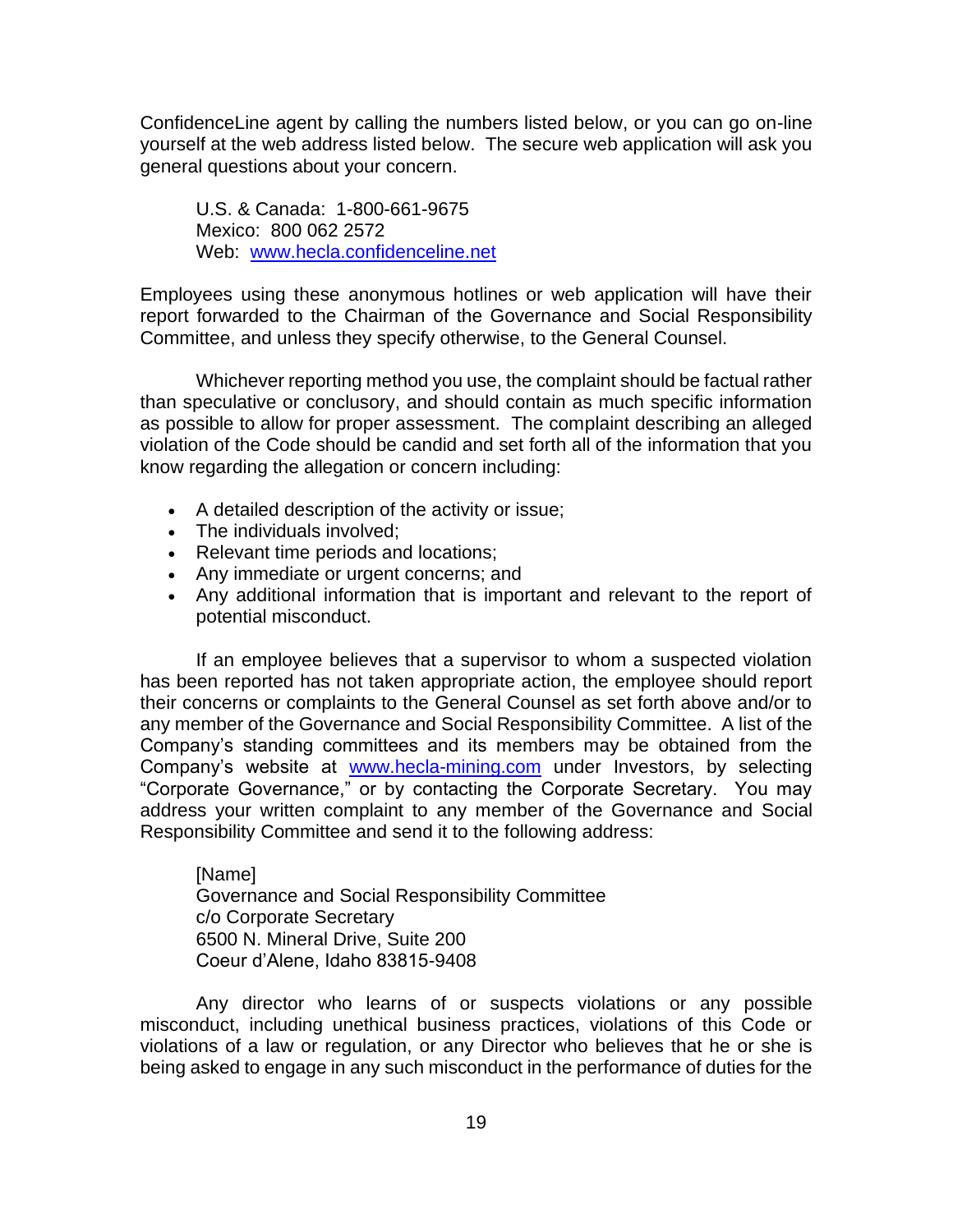Company, shall promptly advise the Chairman of the Governance and Social Responsibility Committee or General Counsel.

The Company through the Governance and Social Responsibility Committee or another Board committee, or the General Counsel, will conduct an appropriate evaluation and/or investigation of any matter reported in good faith under this Code. Any investigation will be sufficient in size and scope to address the report, and will be handled discreetly and with due sensitivity to all persons involved in the investigation. If requested, and to the extent possible, the Company will keep the identity of the reporting employee and all disclosures made in accordance with this Code confidential. All employees and directors are expected to cooperate in any evaluations or investigations of matters reported under this Code.

The Board of Directors (and not the Governance and Social Responsibility Committee) is the only body authorized to waive compliance with this Code as it relates to any executive officer or director of the Company. With respect to the Company's Chief Executive Officer and Chief Financial Officer, the Board of Directors also has the authority to investigate (or supervise the investigation of) alleged violations of this Code and to determine the appropriate consequences for violations by such individuals.

#### *Protection for Persons Reporting Questionable Behavior*

We desire to foster an environment that allows employees and directors to report violations without the fear of retaliation or retribution, and will not tolerate retaliation against any person who, in good faith, submits a concern or complaint or participates in any investigation conducted pursuant to these procedures. Any suspected retaliation should be reported immediately to the General Counsel. Such retaliation is a violation of the Code and a violation of law and may result in discipline, up to and including discharge of the person(s) engaging in any retaliatory actions. Retaliation may also subject the person(s) responsible to personal legal and financial liability, and in certain cases may be a criminal offense. Additional questions about retaliation should be addressed to the General Counsel.

### **XXI. WAIVERS OF THIS CODE**

It may be appropriate for a provision of the Code to be waived in a particular circumstance. Any employee, officer or director seeking a waiver should speak to the General Counsel who will likely need to involve other persons in consideration of the waiver request. Any waiver of a provision of this Code for a director or executive officer may only be made with the express approval of the Board of Directors, and must be promptly disclosed to shareholders as required by law or any applicable listing standards.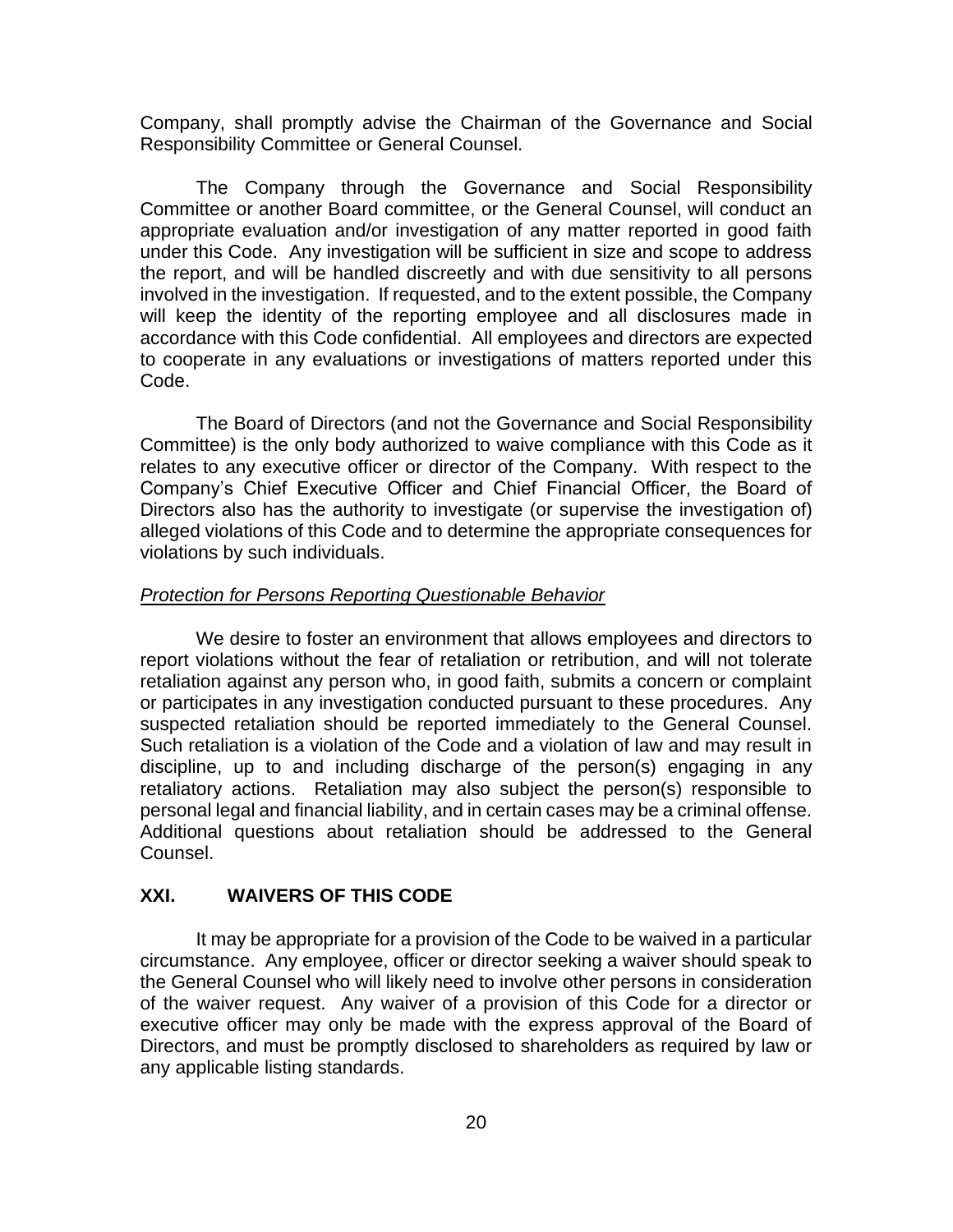### **XXII. AMENDMENTS AND MODIFICATION OF THIS CODE**

There shall be no amendment or modification to this Code except by a vote of the Board of Directors or a designated board committee that will ascertain whether an amendment or modification is appropriate, except that any immaterial amendment required by law or necessary or desirable to cure an administrative or technical deficiency may be made by the Company as authorized by the President or any Vice President of the Company.

In case of any amendment or modification of this Code that applies to an officer or director of the Company, the amendment or modification shall be posted on the company's website within two days of the board vote or shall be otherwise disclosed as required by applicable law or New York Stock Exchange rules. Notice posted on the website shall remain there for a period of 12 months and shall be retained in the Company's files as required by law.

#### **ACKNOWLEDGMENT**

All employees and directors are expected to comply with all policies and procedures adopted by the Company. Each employee and director is expected to verify the receipt, review, understanding of and compliance with this Code upon employment with the Company or election to the Board of Directors, as applicable, annually thereafter, and at the time of any published revision.